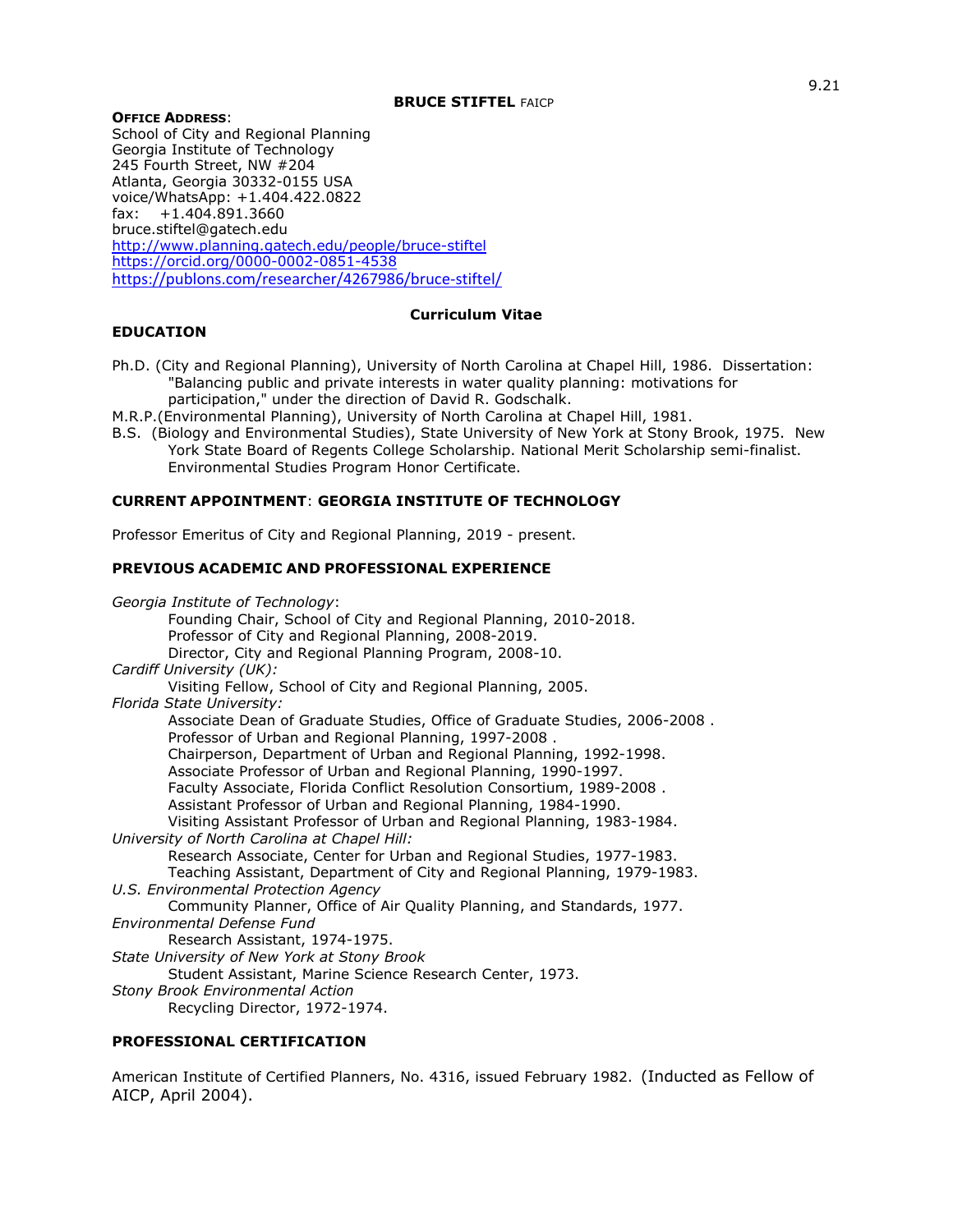### **MAJOR INTERESTS**

**PLANNING THEORY:** 1) Adaptive governance (collaborative means of building consensus on policy and planning). 2) Client, citizen and interest-group participation in the design, evaluation and implementation of plans.

**LAND USE AND ENVIRONMENTAL PLANNING: 1)** Environmental enforcement. 2)Development permitting.

**INTERNATIONAL DEVELOPMENT:** 1) Capacity building for sustainable development; 2) International movement of planning ideas.

## **HONORS AND DISTINCTIONS.**

Martin Meyerson Award for Distinguished Leadership in Higher Education, Association of Collegiate Schools of Planning, 2015.

- Jay Chatterjee Award for Distinguished Service to Planning Education, Association of Collegiate Schools of Planning, 2008.
- i2005 Book Award, Section on Natural Resources and Environmental Administration, American Society of Public Administrators. Awarded to *The Promise of Environmental Conflict Resolution*, ed. Rosemary O'Leary and Lisa Bingham. Resources for the Future Press, 2003, which includes the chapter, "State agency administrative mediation: a Florida trial," by Frances Berry, Bruce Stiftel and Aysin Dedekorkut.
- Named as Fellow, American Institute of Certified Planners, April 2004.
- Named as Distinguished Alumnus by the Graduate School, University of North Carolina at Chapel Hill, February 2004.
- Presidential Service Citations, Association of Collegiate Schools of Planning, October 1999, November 2002; October 2003; October 2005; November 2006; October 2007; October 2010.
- Service Recognitions, Florida Chapter of the American Planning Association, September 2002; September 2006.
- Distinguished Faculty Service Award, Department of Urban and Regional Planning, Florida State University, February 2002.
- Elected: President, Association of Collegiate Schools of Planning. 1998.
- Gold Award for Excellence in Scholarly Journals, presented to *Journal of Planning Education and Research* by the Society of National Association Publications, 1995*.*
- Hyde Chair for Excellence in Community and Regional Planning, University of Nebraska-Lincoln, Joint Appointee, Spring 1995.
- Teaching Incentive Program Award, Florida State University, 22 December 1994. This is a recognition given to ten percent of faculty campus wide, recognizing each as "one of Florida State University's very best teachers."
- Developing Scholar Award, Florida State University, 13 April 1992. This is one of five such awards made university wide each year to persons of associate professor rank. The award program is designed to "identify future academic leaders at Florida State University."
- Appointed: Editor (jointly with Charles E. Connerly), *Journal of Planning Education and Research*, Association of Collegiate Schools of Planning, 1990.

## **PUBLICATIONS**

Books:

Nancey Green Leigh, Steven P. French, Subrajit Guhathakurta and Bruce Stiftel, eds. *Routledge Handbook of International Planning Education*. New York: Routledge, 2019. ISBN: 9781138958777 (hbk) ISBN: 9781315661063 (ebk); DOI: https://doi.org/10.4324/9781315661063

Bruce Stiftel, Vanessa Watson and Henri Acselrad, eds. *Dialogues in Urban and Regional Planning*, volume 2. London: Routledge Publishers, 2007. ISBN: 0415402859 (cloth);020396750X (e-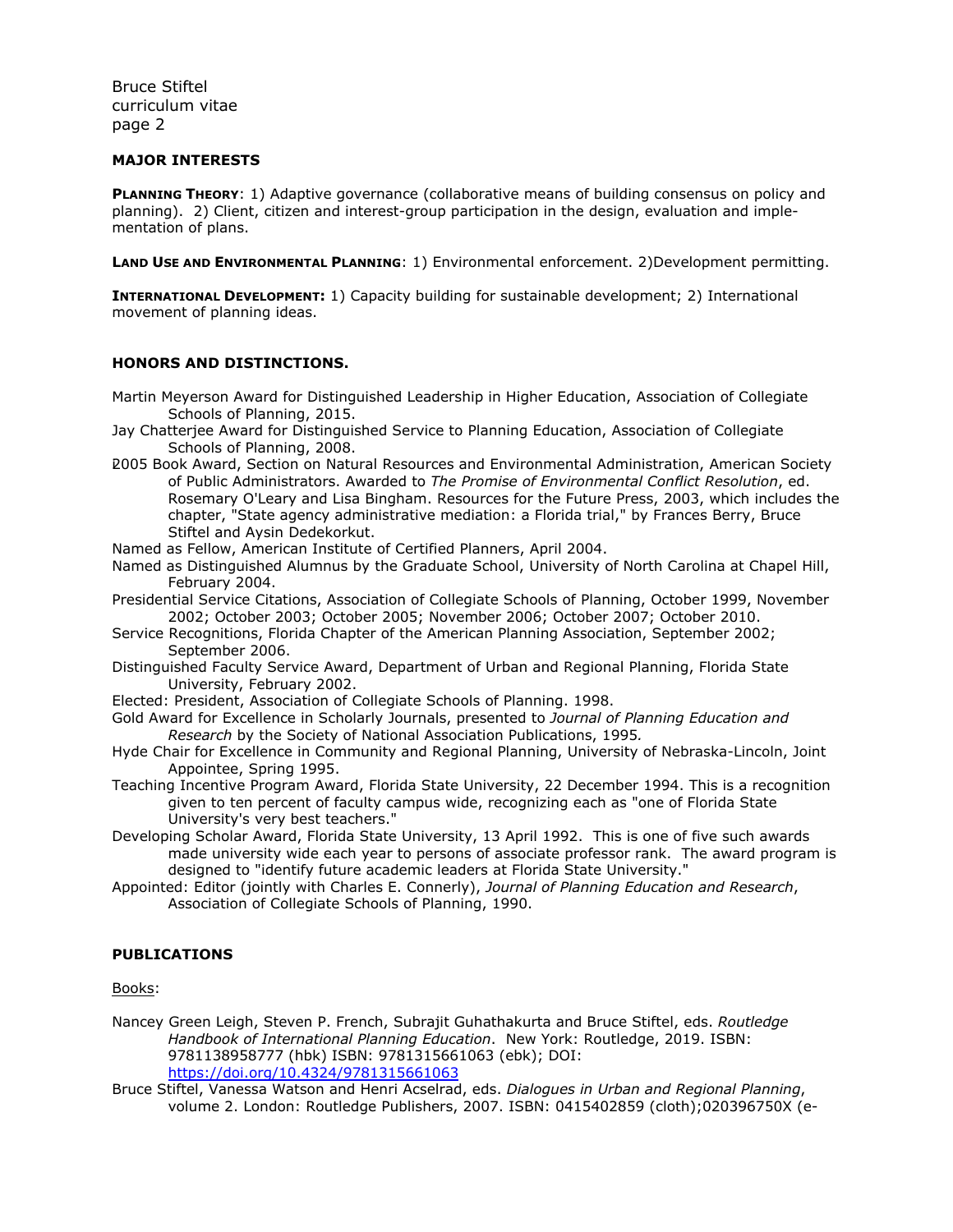book). https://doi.org/10.4324/9780203967508

- John Scholz and Bruce Stiftel, eds. *Adaptive Governance and Water Conflict.* Resources for the Future Press, 2005. Re-issued by Routledge Publishers, 2012. ISBN: 978-1-933115-18-4 (cloth); 978-1-933115-19-1 (pbk.). https://doi.org/10.4324/9781936331475
- Bruce Stiftel and Vanessa Watson, eds. *Dialogues in Urban and Regional Planning*, volume 1. London: Routledge Publishers, 2005. ISBN: 0415346932 (cloth); 0203639987 (e-book). https://doi.org/10.4324/9780203314623

Portuguese translation: Bruce Stiftel, Vanessa Watson and Pedro Abramo, eds. *Diálogos em Planejamento Urbano e Regional*. Universidade Federal do Rio de Janeiro, Instituto de Pesquisa e Planejamento Urbano e Regional, 2005.

- Eric L. Hyman and Bruce Stiftel. *Combining Facts and Values in Environmental Impact Assessment: Theories and Techniques*, Social impact assessment series, no. 16. Boulder, CO and London: Westview Press, 1988. ISBN 9780367005849*.* https://doi.org/10.4324/9780429035708
- Raymond J. Burby and Stephen P. French, with Beverly A. Cigler, Edward J. Kaiser, David H. Moreau and Bruce Stiftel. *Flood Plain Land Use Management: A National Assessment*. Boulder, CO: Westview Press, 1985. (Epping, Essex, England: Bowker Publishing, 1985). ISBN 0-8133- 7070-1.

Book Chapters:

- Nancey Green Leigh and Bruce Stiftel. "Introduction." Pp. 3-11 in *Routledge Handbook of International Planning Education,* ed. Nancey Green Leigh, Steven P. French, Subhrajit Guhathakurta and Bruce Stiftel, Routledge, 2019. https://doi.org/10.4324/9781315661063
- Jessica L.H. Doyle and Bruce Stiftel. "Designing core curricula." Pp. 69-77 in *Routledge Handbook of International Planning Education,* ed. Nancey Green Leigh, Steven P. French, Subhrajit Guhathakurta and Bruce Stiftel, Routledge, 2019. https://doi.org/10.4324/9781315661063
- Bruce Stiftel. Forward, in *Urban Planning Education: Beginnings*, *Global Movement and Future Prospects,* Christopher Silver and Andrea Frank, eds. Springer, 2017. https://link.springer.com/book/10.1007%2F978-3-319-55967-4
- Bruce Stiftel and Sarah M. Smith. "A city that plans: reinvention of urban planning in the post-Habitat II era," in *World Cities Report 2016*. UN Human Settlements Programme. Nairobi, 2016. https://unhabitat.org/world-cities-report
- Bruce Stiftel. An African voice in the planning schools movement. In *Moving On: the Journey of the AAPS*, ed. Nancy Odendaal. African Association of Planning Schools, Cape Town, 2016.https://www.africanplanningschools.org.za/news/item/1117-read-the-new-ebook-on-the -history-and-work-of-aaps
- Bruce Stiftel, Juan Demerutis, Andrea Frank, Thomas Harper, Daniel K.B. Inkoom, Lik-Meng Lee, Jose Julio Lima, Ali Memon, Terence Milstead, Izabela Mironowicz, Tumsifu Nnkya, Didier Paris, Hamish Rennie, Christopher Silver, and Neil Sipe. Consultants for: "Planning Education". Chapter 10 in *Sustainable Cities: Global Report on Human Settlements 2009*. Report of the United Nations, Human Settlements Programme. London: Earthscan, 2009. Available in Arabic, Chinese, English, French, Russian and Spanish.
- https://unhabitat.org/planning-sustainable-cities-global-report-on-human-settlements-2009 Bruce Stiftel and Vanessa Watson. "Louis Albrechts: building an international community of planning scholars." Pp.211-4 in Empowering the Planning Fields: Ethics, Creativity and Action, ed. Jef Van den Broech, Frank Moulaert and Stijn Oosterlynck. Leuven, Belgium: Uitgeverij Acco, 2008. ISBN 978 90 334 7019 6.
- Bruce Stiftel, Vanessa Watson and Henri Acselrad. "Global commonality and regional specificity." Pp. 1-24 in *Dialogues in Urban and Regional Planning 2*, ed. Stiftel, Watson and Acselrad. London: Routledge, 2007. https://doi.org/10.4324/9780203967508
- John Scholz and Bruce Stiftel. "Challenges of adaptive governance." Pp. 1-12 in *Adaptive Governance and Water Conflict: New Institutions for Collaborative Planning.* Ed. John T. Scholz and Bruce Stiftel*.* Resources for the Future Press, 2005. https://doi.org/10.4324/9781936331475
- Bruce Stiftel and John Scholz. "The future of adaptive governance." Pp. 224-238 in *Adaptive Governance and Water Conflict: New Institutions for Collaborative Planning.* Ed. John T. Scholz and Bruce Stiftel*.* Resources for the Future Press, 2005. https://doi.org/10.4324/9781936331475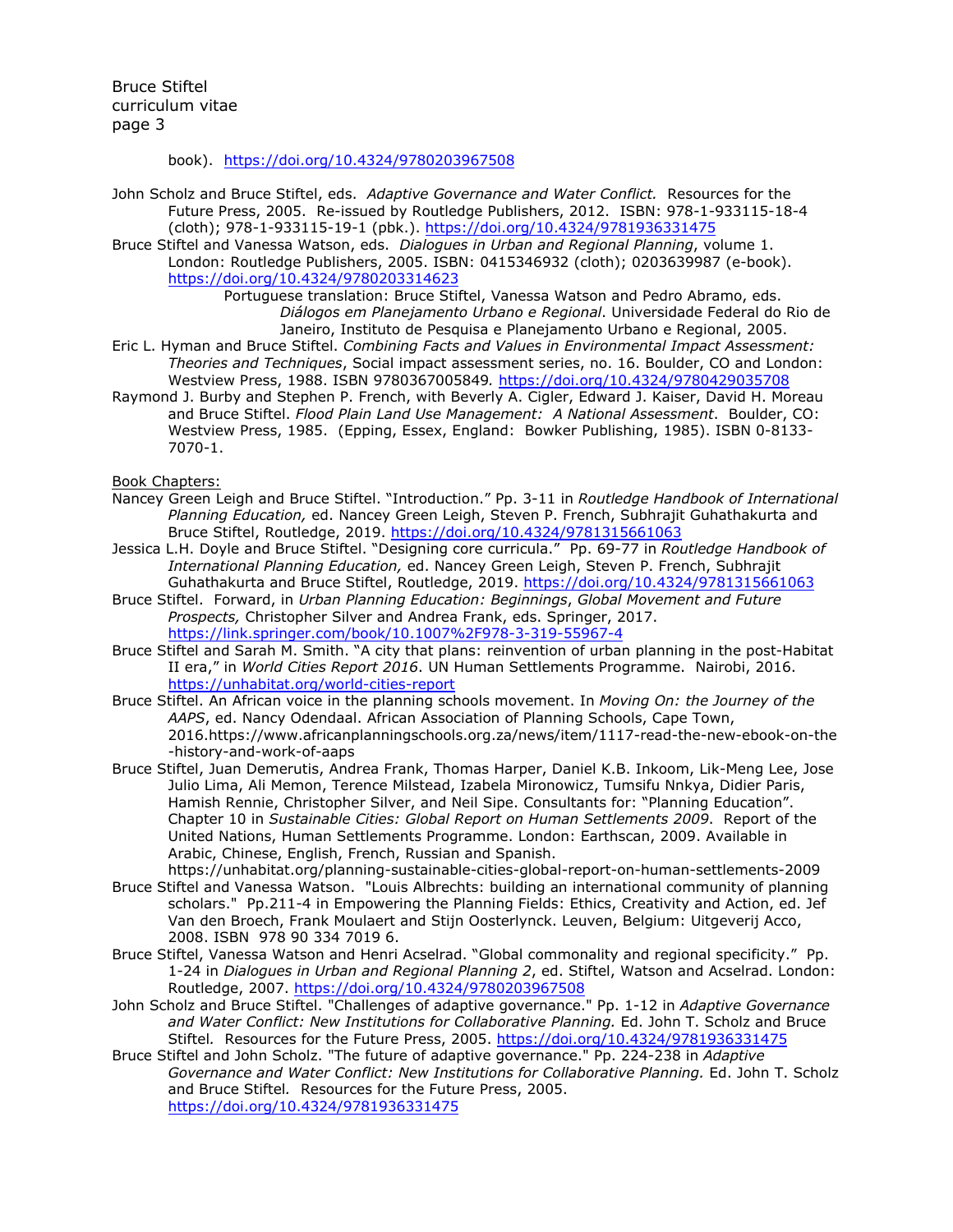- Bruce Stiftel and Vanessa Watson. "Building global integration in planning scholarship." Pp. 1-14 in *Dialogues in Urban and Regional Planning 1*, ed. Bruce Stiftel and Vanessa Watson. London: Routledge Publishers, 2005. https://doi.org/10.4324/9780203314623
- Frances Berry, Bruce Stiftel and Aysin Dedekorkut. "State agency administrative mediation: a Florida trial." Pp. 207-229 in *The Promise of Environmental Conflict Resolution*, ed. Rosemary O'Leary and Lisa Bingham. Resources for the Future Press, 2003. https://doi.org/10.4324/9781936331741
- Philip Berke, Timothy Beatley and Bruce Stiftel. "Environmental policy." Pp. 171-200 in *The Practice of Local Government Planning*, third edition, edited by Charles J. Hoch, Linda C. Dalton, and Frank S. So. International City Management Association: Washington DC, 2000.
- Bruce Stiftel. "Planning theory." Pp. 4-16 in *The National A.I.C.P. Examination Course Guidebook 2000*, edited by Roshi Pelaseyed. American Institute of Certified Planners: Washington DC, 2000.
- Bruce Stiftel and Michael Boswell. "Assumptions and alternatives testing in Florida comprehensive plans: do we plan the future or project the present?" Pp. 91-102 in *Charting Florida's Future*, edited by Lance de-Haven Smith and Dena Hurst. Florida Institute of Government: Tallahassee, 1999.
- Bruce Stiftel, Robert M. Jones and Thomas A. Taylor. "Institutionalizing mediation of public disputes: can state offices overcome the problem of entry?" in Quel environment au XXIème siècle? Environment, maîtise du long terme et démocratie. [The Environment in the 21st Century: Environment, Long-term Governance and Democracy.] Published by Groupe d'Exploitation et de Recherches Multidisciplinaires sur l'Environment et la Société: Paris, 1998.
- Bruce Stiftel and Neil G. Sipe. "Die Durchsetzung von staatlichen Vorschriften zur Deponierung von Abfall in Columbia County, Florida, USA: Eine Fallstudie zu Entscheidungsvorgängen um Technologien hoher Komplexität," ["Enforcement of state landfill regulations in Columbia County, Florida, USA,"]. Pp. 280-296 in *Die Modernisierung der Demokratie: Internationale Ansätze*, [*Modernization of Democracy: International Lessons*] edited by Horst Zilleßen, Peter C. Dienel, und Wendelin Strubelt. Opladen, Germany: Westdeutscher Verlag GmbH, 1993.
- Eric L. Hyman, Bruce Stiftel and David H. Moreau. "Toward a participant-value method for the presentation of environmental impact data." Pp. 209-225. in *Improving Impact Assessment: Increasing the Relevance and Utilization of Technical and Scientific Informatio*n, edited by Stuart L. Hart, Gordon A. Enk and William F. Hornick. Boulder, CO: Westview Press, 1985. ISBN 9780367169824. https://doi.org/10.4324/9780429049811
- Bruce Stiftel. "Dialogue: Does it increase participant knowledgeability and attitude congruence." Pp. 61-78 in *Public Involvement and Social Impact Assessment*, edited by Gregory Daneke, Margot Garcia and Jerome Delli Priscolli. Boulder, CO: Westview Press, 1983. ISBN 9780367284688. https://doi.org/10.4324/9780429303432

## Refereed Journal Articles:

- Bruce Stiftel. Planners and the New Urban Agenda: will we lead the agenda, or will the agenda lead us? *Town Planning Review* 92(4, 2021):421-41. https://doi.org/10.3828/tpr.2021.13
- Bruce Stiftel. Are we kidding ourselves that research leads practice? *Urban Planning*, 6(1. 2021): 154-155. https://doi.org/10.17645/up.v6i1.4132
- Catherine Ross, Chisun Yoo and Bruce Stiftel. Transport systainability in the United States: leading from below. *Journal of Comparative Urban Law and Policy*. 4(1,2020): 622-653. https://readingroom.law.gsu.edu/jculp/vol4/iss1/33/
- Bruce Stiftel. With, not for: Dave Godschalk and citizen participation. *Journal of the American Planning Association*. 85(2018;1):19-21. DOI: 10.1080/01944363.2018.1521736
- Bruce Stiftel. Of what meaning: journal prominence? *Journal of Planning Education and Research*. 31(1, 2011): 103-104. https://doi.org/10.1177/0739456X10394646
- Catherine L. Ross, Bruce Stiftel, Myungje Woo and Arthi Rao. Measuring regional transport sustainability: an exploration. *Urban Lawyer* 42(4,2010):67-90.
- Bruce Stiftel, Ann Forsyth, Linda Dalton and Frederick Steiner. "Multiple objectives in planning school performance measurement: Can planners scholarship be meaningfully assessed at the national level?" *Journal of Planning Education and Research*. 28(2009):323-34. https://doi.org/10.1177%2F0739456X08325174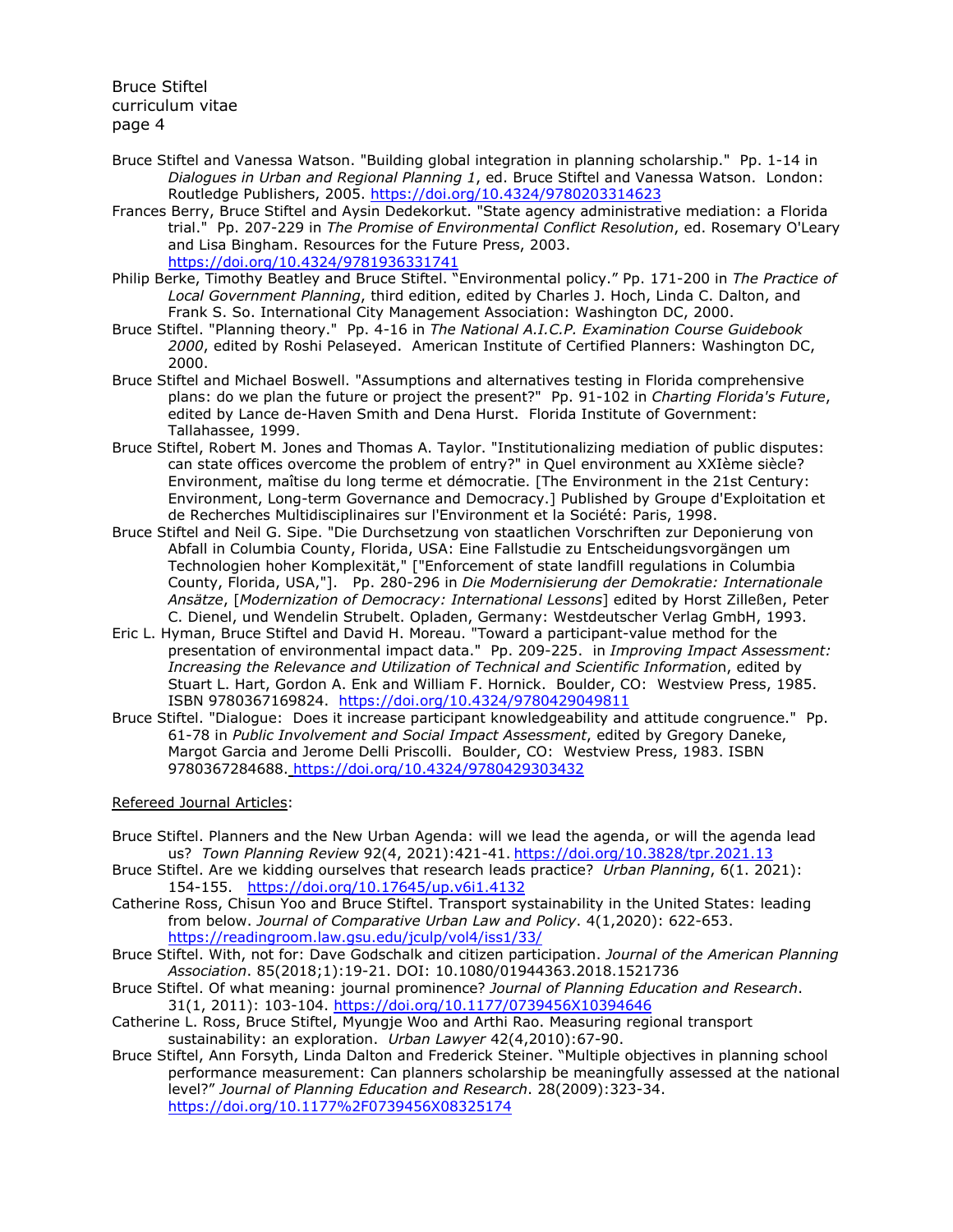- Bruce Stiftel. Planning the paths of planning schools. *Australian Planner*. 46(1,2009):38-47. https://doi.org/10.1080/07293682.2009.9995289
- Bruce Stiftel. Remarks on receiving the Jay Chatterjee Award. *Journal of Planning Education and Research*. 28(2008):265. https://doi.org/10.1177/0739456X08327077
- Bruce Stiftel and Chandrima Mukhopadhyay. "Thoughts on Anglo-American hegemony in planning scholarship: do we read each other's work?" *Town Planning Review*. 78(5,2007):545-572. https://doi.org/10.3828/tpr.78.5.2
- Bruce Stiftel and Rebecca Mogg. "Planners guide to the digital bibliographic revolution." *Journal of the American Planning Association.* 73(1,2007):68-85. https://doi.org/10.1080/01944360708976137
- Bruce Stiftel and Vanessa Watson. "A constução da integração global das Escolas de Planejamento" ["The construction of global integration of the schools of planning"]. *Cadernos IPPUR*. 19(1- 2,2005):17-30. https://revistas.ufrj.br/index.php/ippur
- Bruce Stiftel. "Supply side planning scholarship." *Journal of Planning Education and Research*. 25(1, 2005): 7-8. https://doi.org/10.1177/0739456X0502500105
- Bruce Stiftel, Deden Rukmana and Bhuiyan Alam. "A reply to graduate planning school study responses." *Journal of Planning Education and Research*. 24(2004):128-130. https://doi.org/10.1177%2F0739456X04271629
- Bruce Stiftel, Deden Rukmana and Bhuiyan Alam. "Faculty quality at U.S. graduate planning schools: an N.R.C.-style study." *Journal of Planning Education and Research*. 24(2004):6-22. https://doi.org/10.1177%2F0739456X08325174
- Bruce Stiftel, Lewis D. Hopkins, Eugenie Ladner Birch, Linda C. Dalton and others. "Symposium on the State of the Planning Academy." *Journal of Planning Education and Research*. 20(2001):397- 447. Stiftel organized the multi-author project and authored the symposium's "Introduction." https://doi.org/10.1177%2F0739456X0102000401
- Bruce Stiftel. "Faculty labor and intellectual capital: furthering disciplinary development and institutional positioning in the urban planning academy." 1999 ACSP Presidential Address. *Journal of Planning Education and Research*. 19(1999):207-210. https://doi.org/10.1177%2F0739456X9901900211
- Bruce Stiftel, Robert M. Jones and Thomas A. Taylor. "Les agences publiques de résolution des conflits: l'expérience de l'etat de Floride." ["State offices for conflict resolution: the Florida experience."] *Espaces et Socíetés*. 97-98(1999):155-182. https://www.cairn.info/revue-espaces-et-societes-1999-2.htm
- Bruce Stiftel. "Mediation of mobile home landlord-tenant disputes: an assessment of government agency implementation of mediation." *Mediation Quarterly*. 14(1996):53-64. https://doi.org/10.1002/crq.3900140106
- Peter L. Doan and Bruce Stiftel. "Predicting performance in planning school: an assessment of credentials with consideration of gender, race and national origin." *Environment and Planning B: Planning and Design*. 23(1996):299-311. https://journals.sagepub.com/doi/pdf/10.1068/b230299
- Bruce Stiftel. "Introduction," to symposium on teaching planning theory. *Journal of Planning Education and Research*. 14(1995):155-156. https://doi.org/10.1177%2F0739456X9501400301
- Neil G. Sipe and Bruce Stiftel. "Mediating environmental enforcement disputes: how well does it work?" *Environmental Impact Assessment Review*. 15(1995):139-156. https://doi.org/10.1016/0195-9255(95)00002-V
- Bruce Stiftel and Charles E. Connerly. "Submissions and reviews in the JOURNAL OF PLANNING EDUCATION AND RESEARCH: 1991-1992." *Journal of Planning Literature*. 9(1995):255-266. https://doi.org/10.1177%2F088541229500900302
- Bruce Stiftel. "Myths of journal publication." *Journal of Planning Literature*. 8(1993):140-142. https://doi.org/10.1177%2F088541229300800203
- Bruce Stiftel and Neil G. Sipe. "Mediation of environmental enforcement: overcoming inertia." *Journal of Dispute Resolution*. 1992(1992):303-324.
- Bruce Stiftel. "Balance of representation in water planning: an assessment of experience from North Carolina." *Environment and Planning B: Planning and Design*. 17(1990):105-120. https://doi.org/10.1068%2Fb170105
- Bruce Stiftel. "On retaining our best and brightest." *Journal of the American Planning Association*.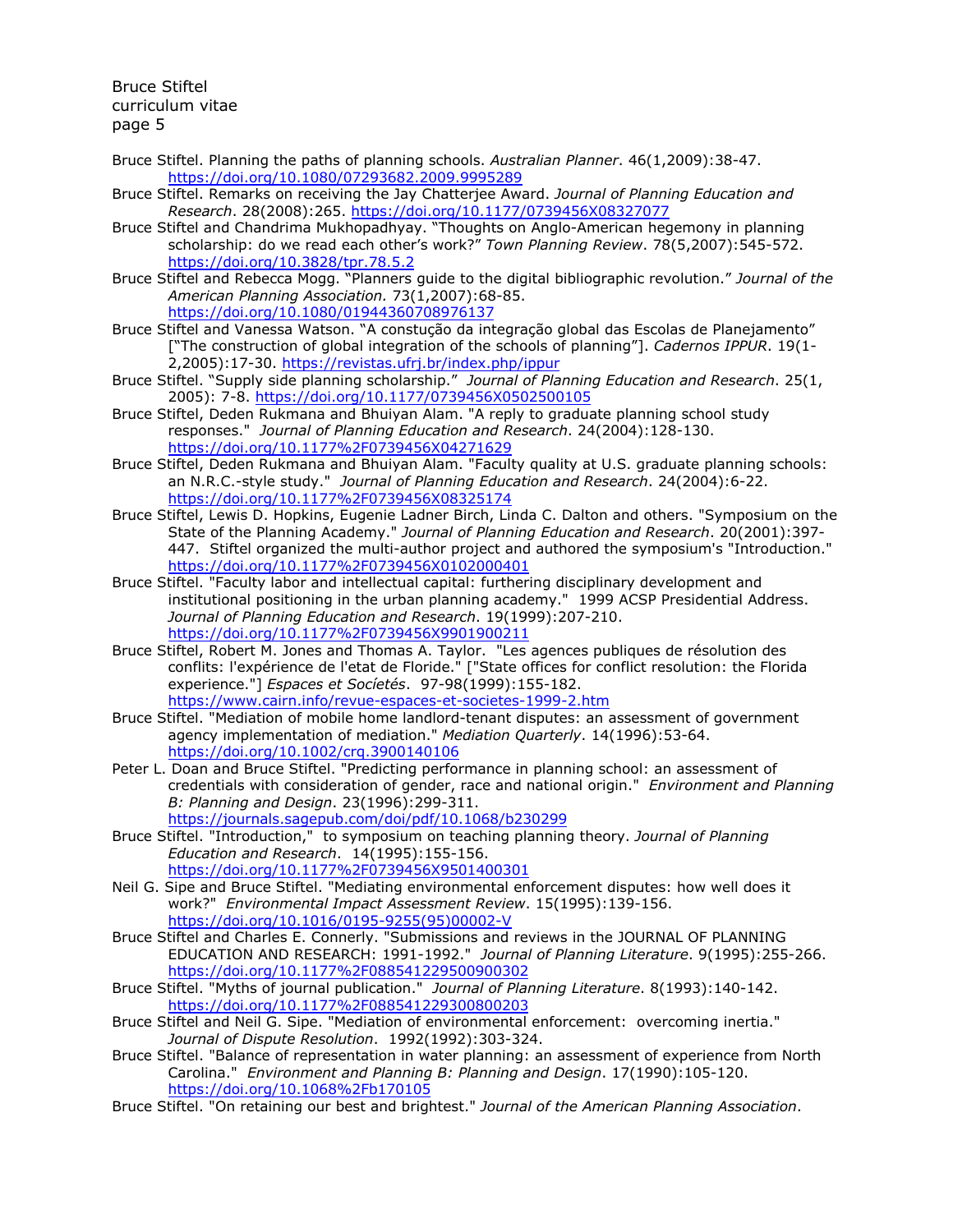56(1990):67-68. https://doi.org/10.1080/01944369008975745

- Bruce Stiftel and Rafael Montalvo. "Florida's twenty day meeting: resolution of the appeal of the development order for the Tampa Bay Park of Commerce." *Environmental Impact Assessment Review*. 9(1989):367-390. https://doi.org/10.1016/0195-9255(89)90029-2
- Bruce Stiftel. "Making the complex seem relevant to the routine: thoughts on teaching planning theory." *Planning Theory*. 1(1988):2-6.
- Beverly A. Cigler, Bruce Stiftel and Raymond J. Burby. "Rural community response to federal mandates: an assessment of floodplain land use management." *Publius: The Journal of Federalism*. 17(1987): 113-130. https://doi.org/10.1093/oxfordjournals.pubjof.a037663
- Bruce Stiftel. "The interpersonal/organizational/political view of planning: do planners believe it? Do Florida planning schools teach it?" *Florida Environmental and Urban Issues*. 12(April 1985): 24-29.
- Eric L. Hyman, David H. Moreau and Bruce Stiftel. "SAGE: a new participant-value method for environmental assessment." *Water Resources Bulletin*. 20(1984): 915-922. https://doi.org/10.1111/j.1752-1688.1984.tb04800.x
- Bruce Stiftel and Raymond J. Burby. "State and local programs for flood hazard management in the Southeast." *Carolina Planning*. 9(1983): 29-30. https://doi.org/10.17615/m0t4-ek58
- David R. Godschalk and Bruce Stiftel. "Making waves: public participation in state water planning." *Journal of Applied Behavioral Science*. 17(1981): 597-614. https://doi.org/10.1177/002188638101700413
- Bruce Stiftel and Eric L. Hyman. "Assessment of environmental quality in a democratic state." *The Environmental Professional*. 2(1981): 306-314.
- George C. Hemmens and Bruce Stiftel. "Sources for the renewal of planning theory." *Journal of the American Planning Association*. 46(1980): 341-345. https://doi.org/10.1080/01944368008977050
- Eric L. Hyman and Bruce Stiftel. "Retrospective of a research program on the theory and practice of environmental impact assessment." *Environmental Impact Assessment Review*. 1(1980):428-430. https://doi.org/10.1016/S0195-9255(80)80027-8

Book Reviews (12 since 1980; most recent listed here):

Bruce Stiftel. Review of PRICELESS: ON KNOWING THE PRICE OF EVERYTHING AND THE VALUE OF NOTHING, by Frank Ackerman and Lisa Heinzerling. *Planning Theory*. 3(2004): 268-272.

Conference Proceedings Chapters (4 since 1980; most recent here):

Bruce Stiftel. "Multiple objectives in planning school performance measurement: can the diversity of planners' scholarship be usefully assessed at the national level?" *Planning Education and Sustainability: Sustaining Planning Education*. Proceedings of the 11th annual conference of the Australian and New Zealand Association of Planning Schools, 30 September - 2 October 2005, Adelaide, Australia. Adelaide: University of South Australia, 2005.

Writings in Other Serials (selected recent):

- Bruce Stiftel. "Atlanta's destiny is tied to cities the world over." *Atlanta Business Chronicle*. 10 June 17.
- Johanna Looye and Bruce Stiftel. "World Planning Schools Congress highlights GPEAN activities." *Global Planning Educators Interest Group Newsletter*. July 2006: 7-8.
- Bruce Stiftel. "Report from universities." *Florida Planning*. February 2006:12-13.
- Bruce Stiftel. "Rankings don't tell all about this college town." *Tallahassee Democrat*. 18 January 2004: 4E.
- Bruce Stiftel. "The world's planning school associations are building a collective agenda." *Global Planning Educators Interest Group Newsletter*. Spring 2003: 3-4.
- Bruce Stiftel and Stephanie McCauley. "Career success and advancement: report of a survey of alumni." *FSU DURP Alumni Newsletter*. 6(2002):4-7.
- Bruce Stiftel. "Collecting letters of recommendation: response to Deirdre McCloskey" *Chronicle of Higher Education* 5 April 2002: B17ff.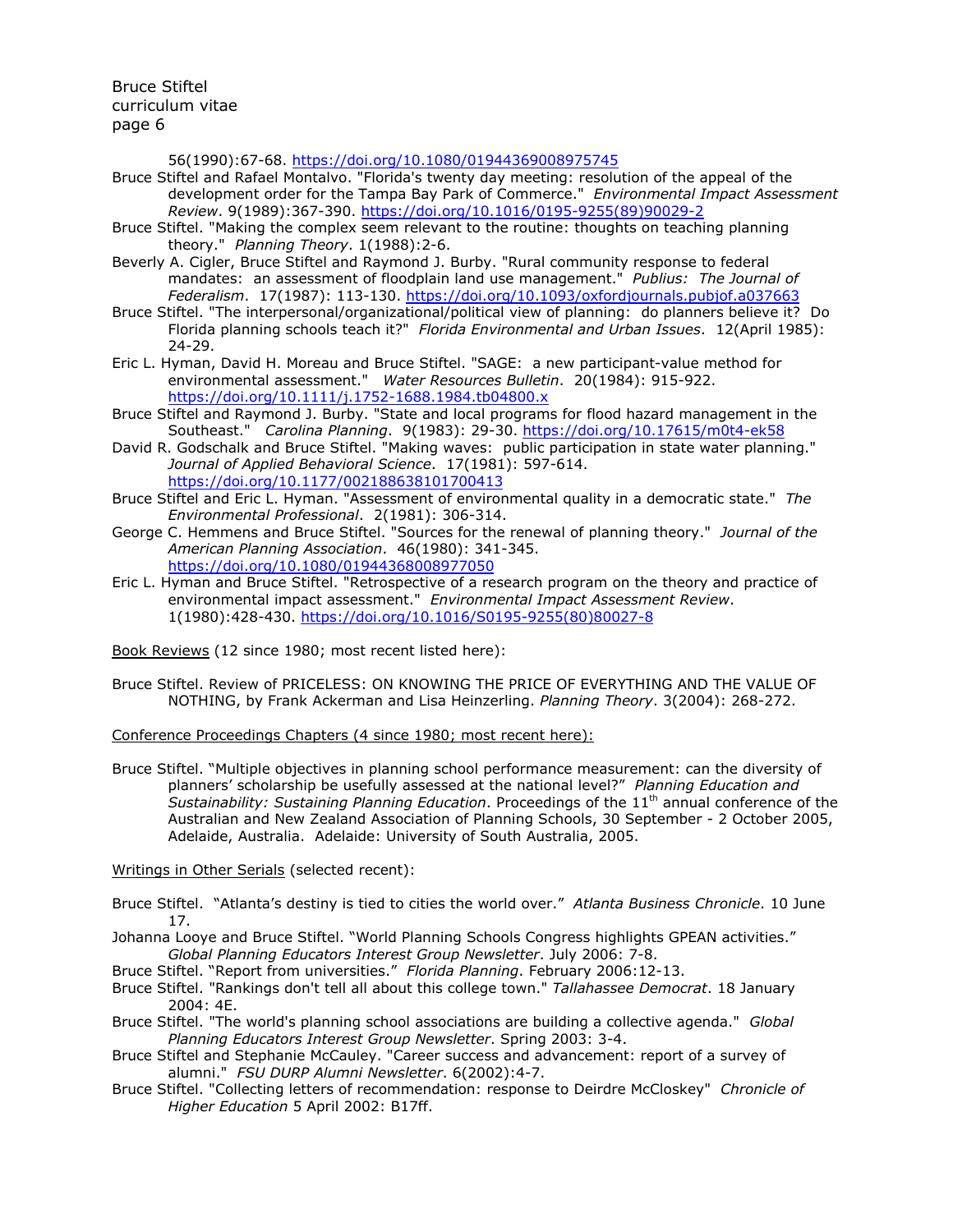Bruce Stiftel. "Remarks from Shanghai: 15 July 2001." *Global Planning Educators Interest Group Newsletter*. Spring 2002: 2-3.

### Teaching Case:

Bruce Stiftel and Rafael Montalvo. "Development on Bay Island." Cambridge, MA: Harvard Law School, Program on Negotiation, Case Clearinghouse, 1989.

Reports and Monographs (45 since 1977; selected):

- Mukhopadhyay, C., C. Belingardi, G. Papparaldo, and M. Hendawy, eds. *Special issue: Planning Practices and Theories from the Global South*. Dortmund, Germany: Association of European School of Planning-Young Academic Network, 2021. http://www.aesop-planning.eu/en\_GB/booklet-series Chapter on International Planning Education was prepared by Lorena Melgaço and Susmita Rishi in conversation with Angelique Chettiparamb and Bruce Stiftel.
- U.N. Human Settlements Programme (UN-Habitat). *World Cities Report 2016: Urbanization and Development: Emerging Futures*. Nairobi, 2016. ISBN:978-92-1-132708-3. Stiftel was primary author of Chapter 7: The City that Plans: Reinventing Urban Planning.
- U.N. Human Settlements Programme (UN-Habitat). *International Guidelines for Urban and Territorial Planning* . Nairobi. 2015. Adopted by the UN-Habitat Governing Council, 30 April 2015. Published in Arabic, Bahasa, Chinese, English, French, Japanese, Persian, Portuguese, Russian, Spanish, Vietnamese. Surpassed 100,000 downloads in April 2016.
- U.N. Human Settlements Programme (UN-Habitat). *Planning Sustainable Cities: 2009 Global Report on Human Settlements*. Nairobi, 2009. 978-18-4-407899-8. Stiftel was lead author of Chapter 10: Planning Education. Published in Arabic, Chinese, English, Russian, and Spanish.

### Web-based Publications and Popular Media (selected, past ten years):

- Bruce Stiftel. What should our cities look like in 2030? *Georgia Tech Amplifier*. 19 May 2016.
- Bruce Stiftel. World Cities Report 2016 Released by UN-Habitat. *Planetizen.com*. 19 May 2016.
- Bruce Stiftel. Remember your Rockaway. *Planetizen.com*. 7 May 2016.
- Bruce Stiftel. The personal tenure statement, version 23.7. *Urban Planning Research* 25 October 2007.
- Bruce Stiftel. As a student, how do I get the most out of the APA conference? *Planetizen Interchange*. 6 April 2007.
- Bruce Stiftel. Planners can access planning research much more easily than in the past. *Planetizen Interchange*. 9 March 2007.

## Critiques and Notices (selected):

Reviews of *Dialogues in Urban and Regional Planning*, volume Two:

- by Wendy Steele in *Australian Planner*, 2007:
- by Lucio Giecillo in *Planum: European Journal of Planning Online*. 2007.
- by Greg M. Lloyd in Housing Studies 23(2, 2008):374-5.
- by Richard Larkin in Journal of the American Planning Assocation. 74(1, 2008):149.
- by Gistav Visser in Urban Forum 19(2008):103-4.
- by John McCarthy in Urban Research and Practice 1(1, 2008):104-109.

Chris Steins. "An introduction to global planning scholarship." *Planetizen*. 13 January 07. Reviews of *Adaptive Governance and Water Conflict*:

- "Wet and Wild." *APA Planning*. 72(7, July 2006):53.
- by Daniel Mazmanian in *Publius: The Journal of Federalism*. 36(4, 2006).:595-599.
- by Amy C. Lewis in *Journal of the American Water Resources Association*. 42(2006).
- by Richard D. Margerum in *Journal of Environmental Planning and Management*. 49(5,2006): 794-795.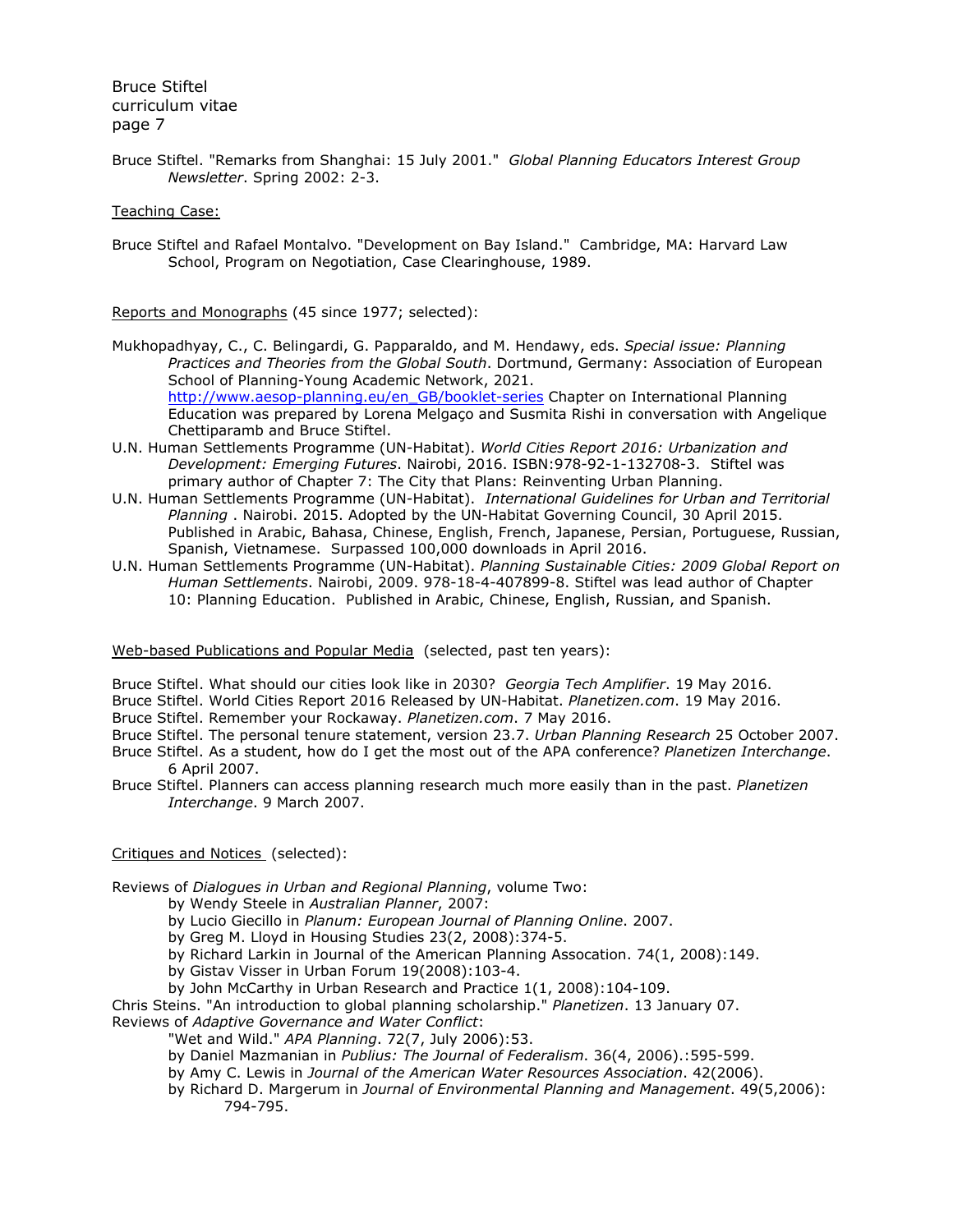- by William J. Wailand in *New York University Law Review*. 81(2006):1518ff.
- by William D. Leach in *Journal of the American Planning Association*. 72(4, 2006):514.
- By Kathleen Potter in *Water Law Review* 10(2007):161-164.
- by Kristan Cickerill in *Ecological Economics* 62(2007) 375-6.
- by Mark Zeitoun in *Environment and Planning A* 39(2007):2540-1.
- by Brian A. Ellison in *Public Administration Review* 67(5,2007):946-50.
- by Thomas G. Safford in Society and Natural Resources 21(2008):175-177.
- by James E. Hook in Agricultural Water Management. Forthcoming 2008.

Chris Steins. "Faculty quality at graduate planning schools ranked." *Planetizen*. 13 April 06. Reviews of *Dialogues in Urban and Regional Planning*, volume One:

- by Mark Tewdwr-Jones in *Environment and Planning B: Planning and Design*,
	- 32(2005):315-316.
- by S.K. Kulshrestha in *Spatio-economic Development Record*, 12(3, 2005):42-43.
- by Asdis Hlökk Theodórsdóttir. *Journal of Nordregio*. 5(2, 2005):23.
- by Gustav Visser in *Urban Forum*. 16(4,2005):369-371.
- by Pnina O. Plaut.in *Journal of Environmental Planning and Management*. 49(1, 2006):164-166.
- by Jon Coaffee.in *Planning Perspectives*. 21(1,2006):104-105
- by Paul Maginn.in *Journal of Planning Literature*. 20(4,2006):373-375.
- by John Browder in *Journal of Planning Education and Research*. 25(4,2006):438-440.
- by Edward Feser in *Journal of Regional Science*. 46(2,2006):412-415.
- by Geraldo Costa.in *International Journal of Urban and Regional Research*. 30(2,2006):480-482.
- by Christopher Cusack in *Regional Studies*. 40(5, 2006): 563-564.
- by Rik Houthaeve in *Stedebouw & Ruimtelijke Ordening* [*Urban & Spatial Planning*]. 87(2,2006): 59-61. [in Dutch]
- by Carlos Nunez Silva in *Journal of Urban Affairs*. 29(2,2007):224-226.
- by Pierre Filion in *Canadian Journal of Urban and Regional Research* 15(2,2006): 313-4.
- by Shlomo Angel. in *Journal of the American Planning Association* 73(3,2007):353-4.
- Tom Block. Interview at time of FAICP induction. *FSU Headlines* radio segment, May 2004. "25th/30th anniversary celebration." *Urban Studies, Planning and Geography News*. Virginia Commonwealth University, Dept. of Urban Studies and Planning. 2002-2003:1.
- Keith Pezzoli. "Global Planning Education Association Network launched in Greece." Webcast interview, Regional Workbench Consortium, University of California, San Diego. http://regionalworkbench.org, posted 28 October 2002.

#### **PRESENTATIONS**

#### Keynote Addresses:

- Bruce Stiftel. "Prospects for global climate actions." Keynote comment in the second plenary of the 56th World Planners Congress (virtual), International Society of City and Regional Planners, 9 November 20.
- Bruce Stiftel. "Planners and implementation of the New Urban Agenda." Abercrombie Lecture, UK-Ireland Planning Research Conference. University of Liverpool [UK]. 2 September 19
- Bruce Stiftel. "Building capacity for urban and territorial planning." Keynote address. Global Symposium on Urban and Territorial Planning. U.N. Habitat. Fukuoka, Japan. 30-31 July 18.
- Bruce Stiftel. "Habitat III and planning education: push and pull." Closing Assembly Keynote Address, IV World Planning Schools Congress, 8 July 2016, Rio de Janeiro.
- Bruce Stiftel. "Four corners and three arguments: why U.S. planning schools must engage the world." Keynote address presented at the Association of Collegiate Schools of Planning, Administrators Conference. 16 November 13, Columbus OH.
- Bruce Stiftel. "Planning careers: keeping our best and brightest." Keynote address, Georgia Planning Association semi-annual conference, 26 March 09, Canton GA.
- Bruce Stiftel. "Planning the paths of planning schools." Keynote address, Symposium on the Future of Planning Education, University of South Australia, 13 February 09, Adelaide [Australia]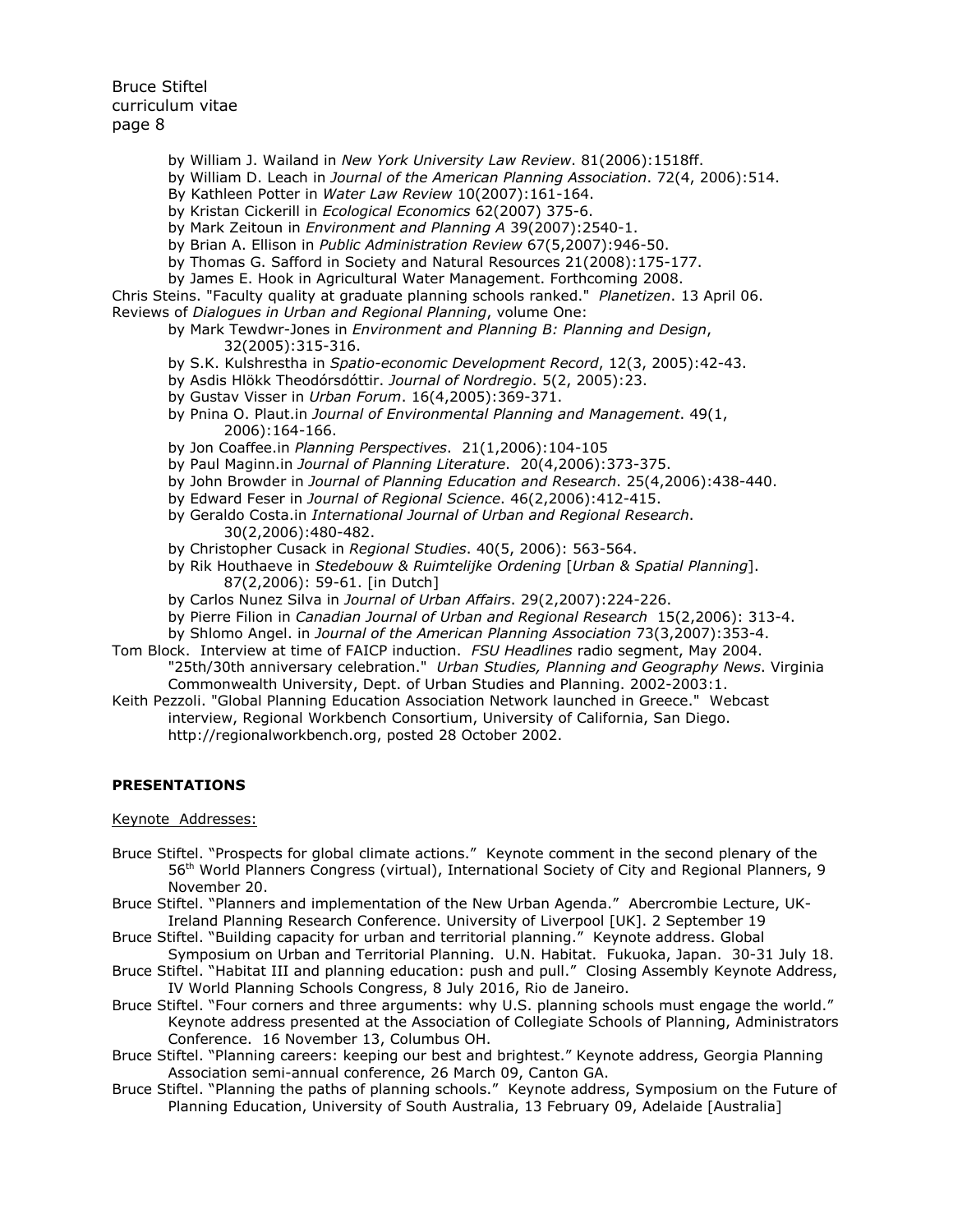- Bruce Stiftel. "The opportunity of adaptive governance." Keynote address, Going with the Flow: Governance Options for Clean Water Act Compliance: 2007 Road to Excellence Conference. Local Government Academy, 3 May 2007, Pittsburgh, PA.
- Bruce Stiftel. "Practice and academy: charting a joint future for urban planners." Keynote address, 30<sup>th</sup> Anniversary Celebration of the Dept. of Urban Studies and Planning, Virginia Commonwealth University. 11 April 2003. Richmond, VA.
- Bruce Stiftel. "Faculty labor and intellectual capital: furthering disciplinary strength and institutional position in the urban planning academy." Presidential Address presented to the 41<sup>st</sup> annual conference of the Association of Collegiate Schools of Planning, Chicago, 23 October 1999.

International Presentations (59 since 1991; selected listed here):

- Richard Sliuzas, Andrea Frank, Elisabeth Haminn Infield, Anna Hurlimann, Mark Seasons, and Bruce Stiftel. Spatial Planning Education in Climate Action. UN-Habitat, World Urban Campaign, Urban Thinkers Campus (virtual). 3 November 21.
- Bruce Stiftel. "Localised risks and spatial planning implications of climate change." Innovate 4 Cities Conference (virtual) of UN-Habitat and the Global Covenant of Mayors for Climate and Energy. 13 October 21.
- Bruce Stiftel. "Universities and implementation of the New Urban Agenda and SDG 11." Marmara Urban Forum (virtual from Turkey). 3 October 21.
- Bruce Stiftel. "How (un)inclusive are placemaking and planning today." Inclusive Placemaking Forum, International Society of City and Regional Planners, 56<sup>th</sup> World Planners Congress (virtual), 13 January 21.
- Bruce Stiftel. "Global challenges in planning education." Education Forum, International Society of City and Regional Planners, 56<sup>th</sup> World Planners Congress (virtual), 12 January 21.
- Bruce Stiftel. "Global Planning Aid: Empowering poor and marginalised people to make better places." UN-Habitat, World Urban Forum 10, Abu Dhabi, 12 February 20.
- Bruce Stiftel, rappateur. Universities Roundtable. UN-Habitat, World Urban Forum 10, Abu Dhabi, 11 February 20
- Bruce Stiftel. "Guiding principles for city climate action planning." Planners for Climate Action Training Event. UN-Habitat, World Urban Forum 10, Abu Dhabi, 10 February 20.
- June Calvo-Soraluze, Raphaelle Vignol, Roberto San Salvador del Valle, Liesbeth Rijsdijk, Heba Allal Essam E. Khalil and Bruce Stiftel. "Cocreating Innovative and Sustainable Cities with Universities/Academia." UN-Habitat, World Urban Forum 10, Abu Dhabi, 10 February 20.
- Bruce Stiftel. "Climate proofing city planning: the role of planning education and research." Planners for Climate Action Side Event. UN-Habitat, World Urban Forum 10, Abu Dhabi, 9 February 20.
- Bruce Stiftel. "Planners for climate action: what can AESOP members offer." Association of European Schools of Planning, Venice, Italy, 6-10 July 19.
- Bruce Stiftel. "Education and research in support of planners' climate action." U.N.-Habitat Assembly, Nairobi, Kenya, 27 May 19.
- Bruce Stiftel, "Planners for climate action: urban and territorial planning as means to carbon reduction and community resilience." World Urban Forum 9. Kuala Lumpur, Malaysia, 7-13 February 18.
- Bruce Stiftel. "Carrying capacity for the New Urban Agenda: education for planners. World Urban Forum 9, Kuala Lumpur, Malaysia, 7-13 February 18.
- Bruce Stiftel, Universities Roundtable, moderator. World Urban Forum 9. Kuala Lumpur, Malaysia, 7- 13 February 18.
- Bruce Stiftel. "Planners for Climate Action: Launch" United Nations, COP-23, UN Federation for Climate Change Convention. Bonn, Germany. 11 November 2017.
- Bruce Stiftel. "Capacity building for the New Urban Agenda." United Nations, Conference on Housing and Sustainable Development (Habitat III). Quito, Ecuador, 16-20 October 2016.
- Bruce Stiftel. "Achieving sustainable new town development in developing countries." United Nations, Conference on Housing and Sustainable Development (Habitat III). Quito, Ecuador, 16-20 October 2016.
- Bruce Stiftel. Respondent. Special session on urban spatial planning and design. United Nations, Conferernce on Housing and Sustainable Development (Habitat III). Quito, Ecuador, 16-20 October 2016.
- Bruce Stiftel. "Knowledge Production, Application and Diffusion on Urban Development: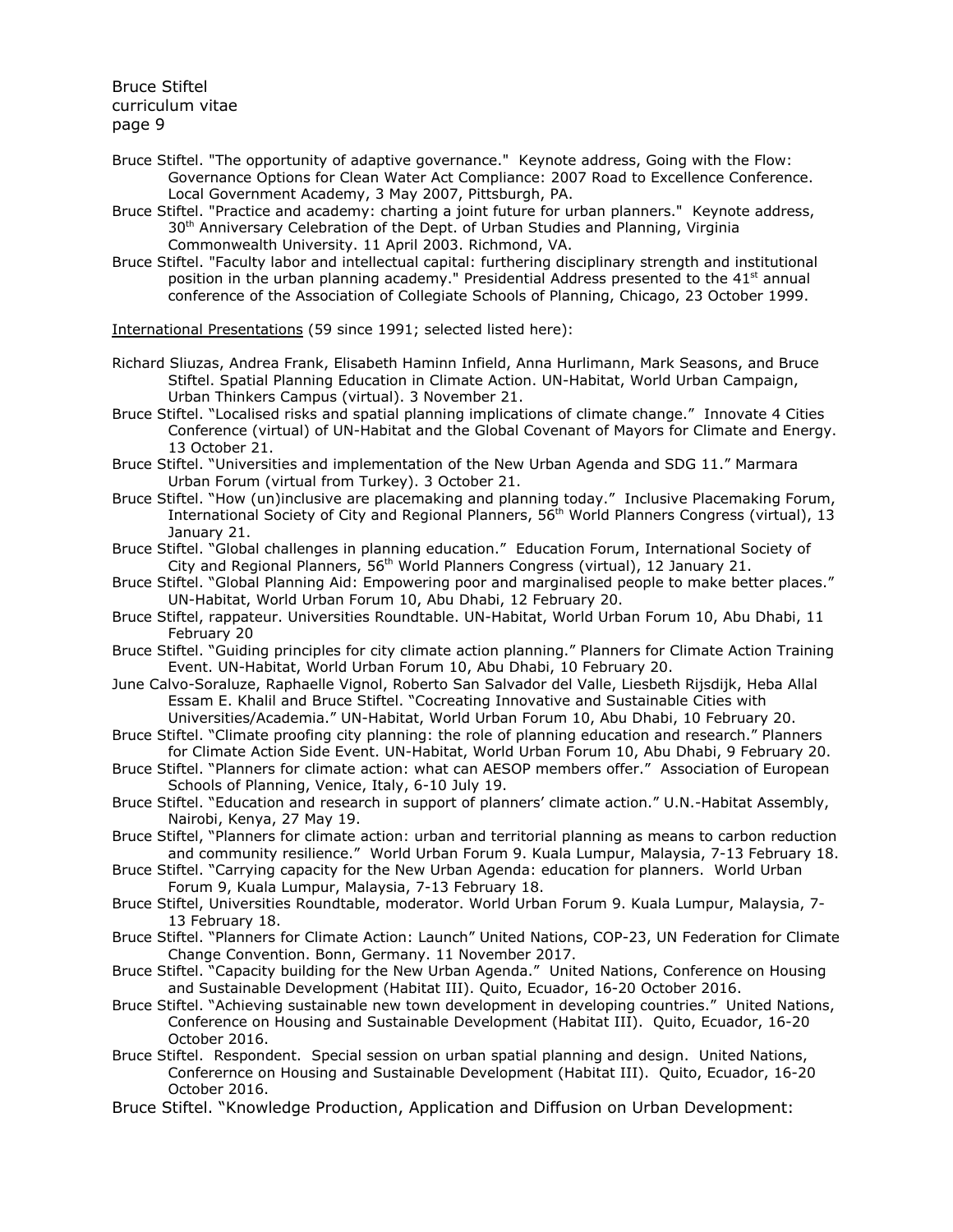> Response of Planning Schools to the New Urban Agenda." PrepComm III. United Nations, Habitat III Secretariat Meeting. Surabaya, Indonesia, 25-27 July 2016.

- Bruce Stiftel. "SDG 11 and the New Urban Agenda." PrepComm III. United Nations, Habitat III Secretariat Meeting. Surabaya, Indonesia, 25-27 July 2016.
- Bruce Stiftel. "A city that plans: reinvention of urban planning in the post-Habitat II era." World Planning Schools Congress, Rio de Janeiro, July 2016.
- Bruce Stiftel. "Impact of higher education in the sustainability of urbanization." Habitat III Europe Regional Meeting, Prague, 18 March 2016.
- Bruce Stiftel. "Towards the development of international guidelines on urban and territorial planning." United Nations, Economic and Social Council Integration Segment on Sustainable Urbanization, New York, 29 May 2014.
- Bruce Stiftel, "Equity and planning in U.S. cities." IsoCARP Networking Event: Building Equitable Cities: Bringing Planning Back In. World Urban Forum 7. Medellin, Columbia, 8 April 2014.
- Jorge Ivan Bula Escobar, Rene Hohmann, Irene Karanja, Hans Skotte, and Bruce Stiftel. Universities and capacity building for local government. Universities Roundtable. World Urban Forum 7. Medellin, Columbia, 10 April 2014.
- Bruce Stiftel. "Capacity Building for SDGs: University Resources." Plenary address at the workshop, Working Together to Achieve Sustainable Urbanization organized by U.N. Habitat. New York, 10 December 2013.
- Bruce Stiftel. Issues around trans-border accreditation for planning education programs. Presentation to the bi-annual conference of the XV Encontro Nactional da Associação de Planejamento Urbano e Regional (Fifteenth National Conference of the National Association of Education and Research in Urban and Regional Planning [ANPUR]), Recife, Brazil, 20-24 May 2013.
- Bruce Stiftel. The Global Planning School Association Network. World Urban Forum. Naples, Italy, 6 September 2012.
- Sahar Attia, Bernard Barth, Shuaib Lwasa, and Bruce Stiftel. University Roundtable. World Urban Forum, Naples, Italy, 4 September 2012.
- Bruce Stiftel, Juan Demerutis, Thomas Harper, Lik-Meng Lee, Jose Lima, Ali Memon, Christopher Silver and Vanessa Watson. "Global inventory of planning schools." Paper presented at the  $10<sup>th</sup>$  international congress of the Asian Planning Schools Association, Ahmedabad, India, 24-6 November 2009.

Also presented at the  $24<sup>th</sup>$  annual congress of the Association of European Schools of Planning, Helsinki, Finland, July 2010.

- Bruce Stiftel. "Global inventory of planning schools." Paper presented at the 23<sup>rd</sup> annual congress of the Association of European Schools of Planning, Liverpool UK, 15-18 July 2009.
- Bruce Stiftel and Chandrima Mukhopadhyay. "Thoughts on Anglo-American hegemony in planning scholarship: do we read each other's work?" Paper presented at the 21st annual congress of the Association of European Schools of Planning, Naples, Italy, 11-14 July 2007.
- Bruce Stiftel. Participant in the roundtable, "Publishing your PhD." 21st annual congress of the Association of European Schools of Planning, Naples, Italy, 11-14 July 2007.
- Bruce Stiftel. "Across the counter: a 2-table perspective on negotiating planning permissions." Paper presented at the World Planning Schools Congress, Mexico City, 12-15 July 2006.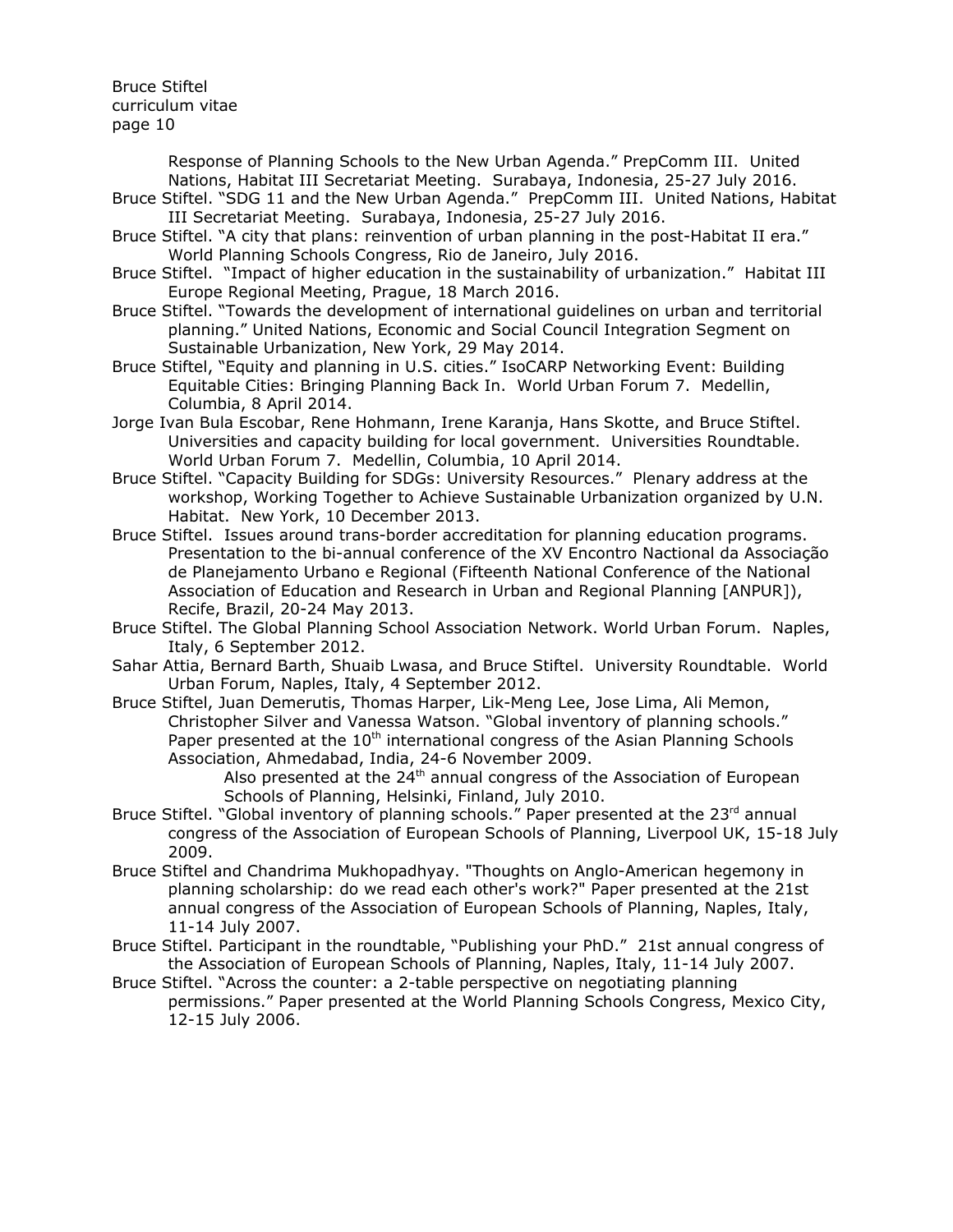National Presentations (46 since 1980; selected presentations listed here):

- Bruce Stiftel. Rappateur. Globalizing urban planning curricula. ACSP Administrators Conference, 12 March 21.
- Bruce Stiftel. Introduction. *Journal of the American Planning Association* virtual symposium on Community Design and Revitalization to Promote Health. 28 January 21.
- Daniel Inkoom, Faranak Miraftab, Zorica Nedovic-Budic, Francis Owusu, Gavin Shatkin, Bruce Stiftel, and Anthony Yeh. The Changing International Higher Education Market in Urban Planning. Association of Collegiate Schools of Planning, Virtual Conference, 7 November 20.
- Jerry Anthony, Eugenie Birch, Nazife Ganapati, Elisabeth Hamin, Francis Owusu, and Bruce Stiftel. "Role of Planners in International Development Organizations' Efforts to Make Cities Inclusive, Safe, Resilient and Sustainable," Association of Collegiate Schools of Planning, Annual Conference, Greenville SC, 24 October 19.
- Scott Edmondson, Vincent Riscica, Sharon Rooney, Bruce Stiftel, and Tim Van Epp. Integrating Sustainability Planning at the Urban and Regional Scales. American Planning Association, National Planning Conferrence. San Francisco, 13 April 19.
- Mike Boswell, Dyan Currie, Eleanor Mohammed, Ric Stephens, Jeff Soule and Bruce Stiftel. Planners for Climate Action. American Planning Association, National Planning Conference. San Francisco. 15 April 19.
- Hassan Radoine, Enrique Silva, Bruce Stiftel and Christopher Webster. Capacity Building for the New Urban Agenda: Roles for Planning Schools. Administrators Conference, Association of Collegiate Schools of Planning, Minneapolis MN, 16 March 19.
- Reid Ewing, David Rouse, Sagar Shah and Bruce Stiftel. Research collaborations between planning schools/facultyl and the American Planning Association. Administrators Conference, Association of Collegiate Schools of Planning, Minneapolis MN, 16 March 19.
- Ed Feser, Bruce Stiftel, Heather Campbell and Niraj Verma. "Emerging challenges for planning and collaborative strategies to prepare for them." Association of Collegiate Schools of Planning, Annual Conference, Denver CO, 12-15 October 17.
- Bruce Stiftel, Eugenie Birch, Deden Rukmana, Bishwapriya Sanyal, Heather Campbell, Ashok Das, Charisma Acey, Samina Raja, and Enrique Silva. Annual conference of the Association of Collegiate Schools of Planning, Denver CO, 12-15 October 17.
- Bruce Stiftel. "Transformative international initiatives." Presentation at the Association of Collegiate Schools of Planning, Administrators' Conference, Reston, VA, 11 March 17.
- Tianren Yang and Bruce Stiftel. "Mapping the research domain: collaboration and impact of U.S. planning schools from 2000-2014. Association of Collegiate Schools of Planning, Houston, TX, 23 October 2015.
- Camille Barchers, Ken Bowers, Bruce Stiftel and Mark Wheeler. Open government and engaging the public. Presentation at the national conference of the American Planning Association, Atlanta 28 April 14.
- Bruce Stiftel. "Of what meaning, journal prominence." Presentation at the annual conference of the Association of Collegiate Schools of Planning, Salt Lake City UT, 13 October 11.
- Barbara Becker, Barry Nocks and Bruce Stiftel. New standards for planning schools. Presentation at the national conference of the American Plannning Association, Minneapolis MN, 28 April 11.

Also presented at Association of Collegiate Schools of Planning, Administrators Conference. Austin TX, 7 May 11; and at the annual conference of the Association of Collegiate Schools of Planning, Salt Lake City, 12 October 11.

Linda Dalton, Charles Hoch, Praveen K. Maghelal, Connie Ozawa and Bruce Stiftel. Planners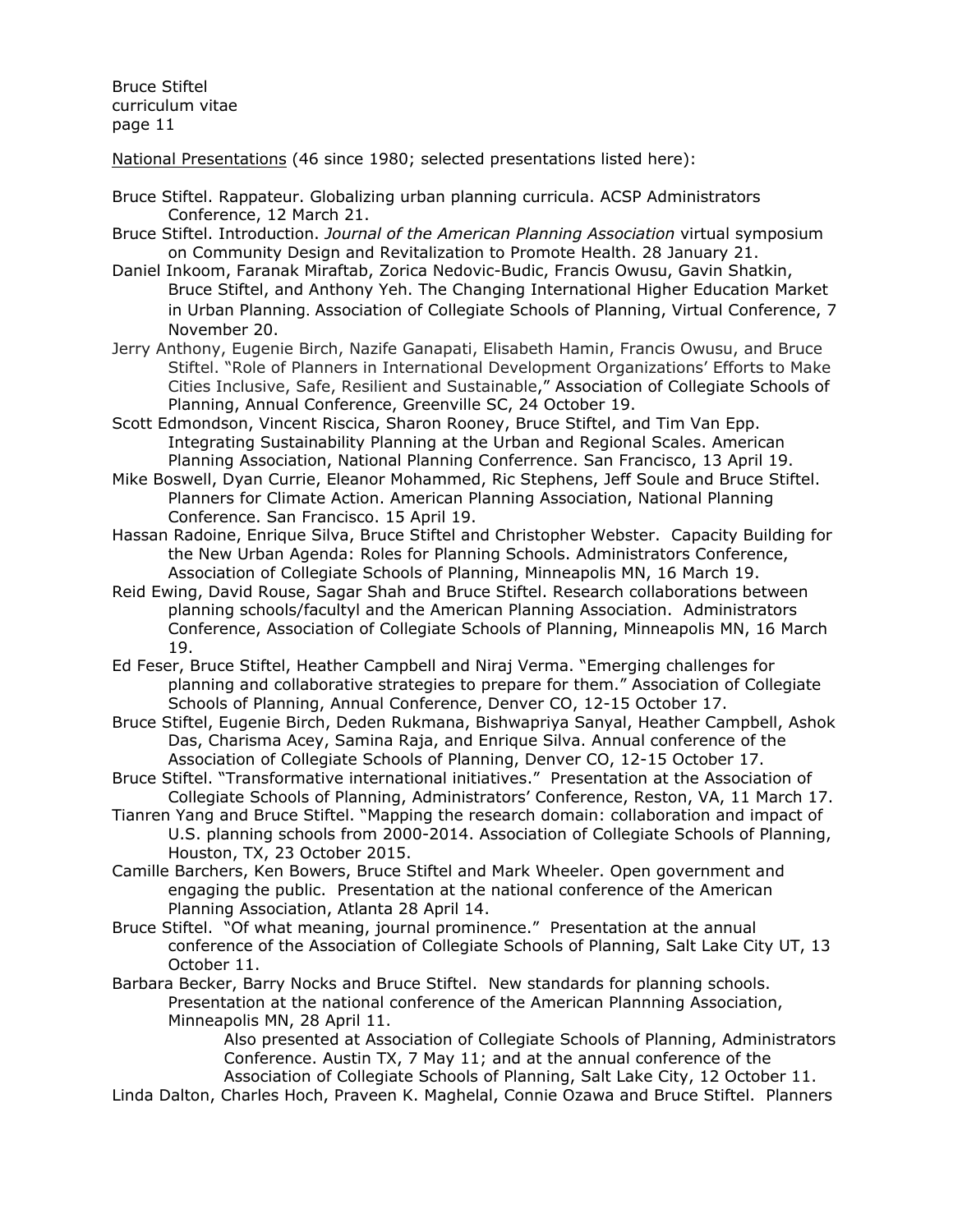> skills, preparation, and job success." Presentation at the national conference of the American Planning Association, New Orleans, 13 April 10.

Also presented as "Assessing Planning Education", Annual Conference of the Association of Collegiate Schools of Planning, Minneapolis MN, 7 October 10.

- Bruce Stiftel and Mellini Sloan. "Planning school promotion and tenure processes and junior faculty cohort survival. Presentation at the annual conference of the Association of Collegiate Schools of Planning, Crystal City, VA, 1-4 October 09.
- Bruce Stiftel and Mellini Sloan, "Planning school assessment project: faculty work survey: selected data." Presentation to ACSP Administrators' Conference, No. Bethesda, MD, 25 October 08.
- Bruce Stiftel, Tim Dagodag, and Mellini Sloan. "Planning school promotion and tenure processes and junior faculty cohort survival." Presentation to ACSP Administrators' Conference, No. Bethesda, MD, 24 October 08.
- Bruce Stiftel. "My statement, version 23.7." Presentation to roundtable on Preparing for Tenure and Promotion, ACSP Faculty Womens Interest Group, 18 October 07, Milwaukee, WI.
- Bruce Stiftel. "Returning to the faculty." Presentation at the Association of Collegiate Schools of Planning Administrators' Conference, Pismo Beach, CA, 23-24 March 2007.
- Bruce Stiftel "Multiple objectives in planning school performance measurement: can the diversity of planners' scholarship be usefully assessed at the national level?" Paper presented at the annual conference of the Association of Collegiate Schools of Planning, Ft. Worth TX, 9-12 November 2006.
- Bruce Stiftel. "Toward a systematic assessment of planning school performance." Paper presented at the ACSP Administrators' Conference, Cincinnati, OH, 1-2 April 2005.
- Bruce Stiftel and Vanessa Watson."Building global integration in planning scholarship." Paper presented at the 45<sup>th</sup> annual meeting of the Association of Collegiate Schools of Planning, Portland, OR, 21-24 October 2004.

Regional, State, and Local Presentations (23 since 1984; selected from past ten years listed here):

- Bruce Stiftel, Dan Reuter, Jairo Garcia, Shelby Buso and Shan Arora. "Climate change in the headlights: Is Georgia ready?" Georgia Planning Association spring conference (virtual). 23 April 21.
- Robin Hambleton, Mike Dobbins, Cherie Ong and Bruce Stiftel. "Leading the inclusive city: international ideas for the equity agenda in Atlanta." 5<sup>th</sup> Atlanta Studies Symposium, 26 April 17.
- Martin Laws, Carolyn Rader and Bruce Stiftel. "Noble Lies: what happens when the public interest and truth collide?" Georgia Planning Association semi-annual conference, Douglasville GA, 20 April 2016.
- Bruce Stiftel. Claudia Bilotto, Sidney Douse, and Jennifer Price. "How should we respond to conflicts of interest." Georgia Planning Association, semi-annual conference, Jekyll Island, GA, 11 October 13.
- Bruce Stiftel, Gary Cornell, Russell Danser and Tom Weyandt. Ethics of forecasting. Georgia Planning Association, semi-annual conference, Columbus GA, 28 September 12.
- Gary Cornell, Karen Dick, Marsha Bomar and Bruce Stiftel. Ethics: Going across professional lines. Georgia Planning Association semi-annual conference. Canton GA, 26 March 09.
- Bruce Stiftel. "Pracademics and the fallacy of induction." Presentation to the conference on The Role of University Centers in Collaborative Governance, sponsored by the Policy Consensus Initiative, 6-7 June 07, Jupiter, FL.

Steve Leitman and Bruce Stiftel. "Adaptive governance and the Apalachicola/Chattahoochee/Flint controversy." Plenary address at the Alabama/Florida/Geogia conference of the Soil ans Water Conservation Association, Quincy, FL, 17 May 2007.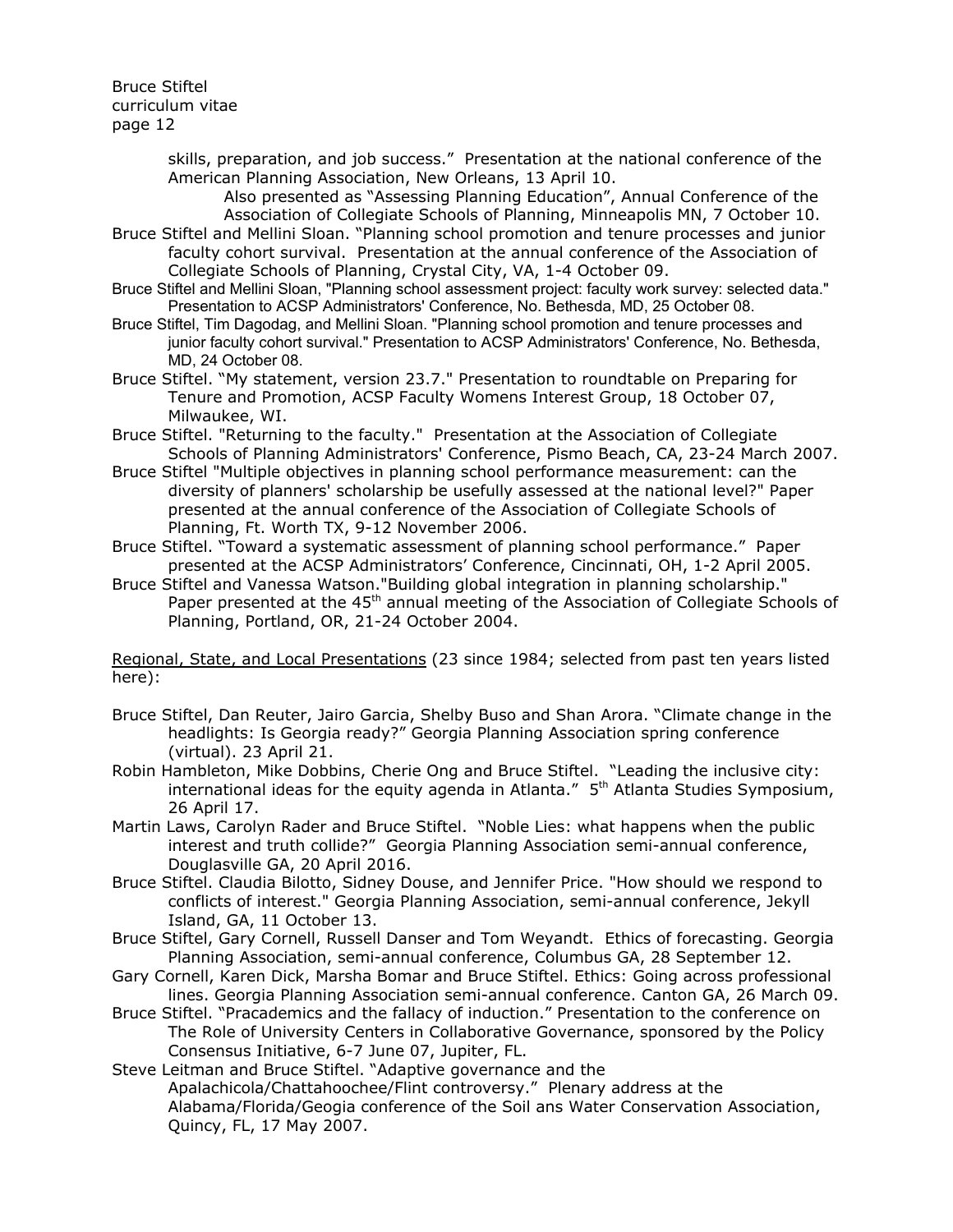Invited Panel Participation (past ten years only):

- U.N. Habitat. Delegation to China Academy of Urban Planning and Design. Beijing. August 2018.
- U.N. Habitat. Planners for Climate Action. Constituency group under the Marakesh Partnership for the U.N. Federation Compact for Climate Change, November 2017 - .
- U.N. Habitat, Expert Group on Action Framework for Implementation of the New Urban Agenda, Surabaya, Indonesia, July 2016.
- U.N. Habitat, Expert Group on 2016 World Cities Report. New York, June 2015.
- Challenges and Opportunities in Capacity Development of Cities and Local Governments:
	- What Works and What Doesn't? and What Is Needed to Achieve Greater Impacts? World Bank Institute, Medellin, Columbia, 6 April 2014.
- U.N. Habitat, Expert Group on Guidelines for Urban and Territorial Planning. Paris, 24-5 October 2013; Medellin, Columbia, April 2014; Fukuoka, Japan, November 2014. .
- Rethinking Directions in International Planning Education. Massachusetts Institute of Technology. Cambridge, MA, 4 May 2013.
- Public Health and Community Design Cross-Sectoral Workforce Development. U.S. Centers for Disease Control and National Network of Public Health Institutes. Atlanta, 24-25 September 2012.
- U.N. Habitat, Expert Group on 2009 Global Report on Human Settlements, Newcastle, UK, September 2008.

University Guest Lectures (28 since 1982; selected listed here):

Politecnico Milano (Italy), 2021. Montclair State University, 2020. Alabama A&M University, 2020. Mohammed VI Polytechnic University (Morocco), 2019. University of Guadalajara (Mexico), 2016 Tongji University (China), 2014. University Federico II, Napoli (Italy), 2012. Georgia State University, 2009; 2016 Clemson University, 2009. University of Newcastle (UK), 2008. University of Florida, 2008. Griffith University (Australia), 2005. Cardiff University (UK), 2005.

Continuing Education and Training Presentations (last ten years listed here):

- Bruce Stiftel. "Barefoot planners: how to simplify and democratize land management at scale." World Bank, Global Practice for Urban/DRM/Land. Virtual meeting, 14 May 20.
- Scott Edmondson, Vincent Riscica, Sharon Rooney, Bruce Stiftel, and Tim Van Epp. Integrating Urban and Regional Sustainability Planning. American Planning Association, International Planning Division. Planning Webcast Consortium. 11 October 19.

http://www.ohioplanning.org/aws/APAOH/pt/show\_detail/274222?layout\_name=layo ut details&model name=news article

- Timothy Gladhill, Bruce Stiftel and Stacey Swearingen White. Working with APA. New Chairs School, Association of Collegiate Schools of Planning, Minneapolis MN, 14 March 19.
- Ann Forsyth, Scott Campbell, Bruce Stiftel, Job Market Preparation for Doctoral Candidates. Association of Collegiate Schools of Planning, Buffalo NY, November 19.
- Kevin Krizek, Bruce Stiftel and Vincent Reina (with T. Chapin, S. VanZandt, M Lens, W. Rohe, S.S. White, E. Ben-Joseph, D. Spurlock, M. Shih, and J. Vos). Preparing for the Job Market. Pre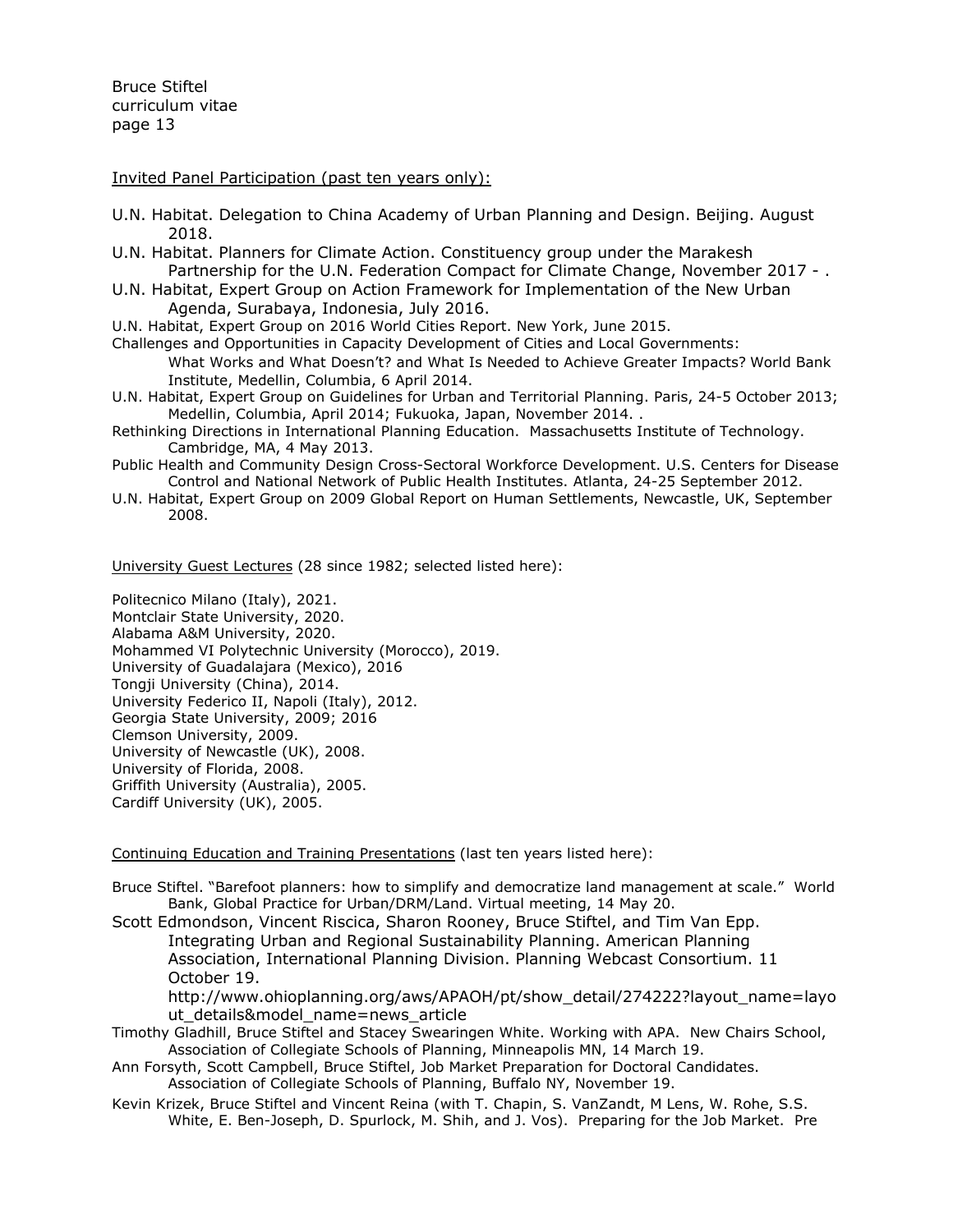> conference-workshop for doctoral students. Association of Collegiate Schools of Planning, Houston TX, 21 October 2015.

Shonagh Merits, Barry Nocks, and Bruce Stiftel. Site Visitor Chair Training, Planning Accreditation Board, Houston TX, 22 October 2015.

Bruce Stiftel. Planning Accreditation Board, Program Administrator Accreditation Review Training, 31 October 2014; 23 October 2015.

Subhrajit Guhathakurta, Nancey Green Leigh, Nisha Botchwey and Bruce Stiftel. JPER Writing Workshop, Atlanta, 8-10 August 12; 7-9 August 13; 6-8 August 2014; 5-7 August 2015.

Cheryl Contant and Bruce Stiftel. Planning Accreditation Board, Site Visitor Training, Atlanta, GA, 26 April 14.; Philadelphia, 1 November 2014.

Karel Maier, Maros Finka, Vincent Nadin and Bruce Stiftel. Association of European Schools of Planning, PhD Workshop. Prague, 19-22 June 2011.

Steve French, Michael Elliott, Daniel Immergluck, Nancey Green Leigh, Bruce Stiftel and John Landis. ACSP PhD Workshop. Atlanta, 23-6 June 10.

Bruce Stiftel. "Framing planning ethics." Presentation to the Atlanta Regional Commission's *Community Planning Academy*. Atlanta, 18 February 10.

Bruce Stiftel. Presentations to the Georgia Planning Association's AICP exam preparation course, 13 February 10, February 11, 8 February 14. 2 October 14, January 15, September 15, February 16; January 17.

Weiping Wu, Michael Brooks, Christopher Silver and Bruce Stiftel. JPER Writing Workshop. Richmond VA. 5-7 August 09; and 4-6 August 10; Cambridge, MA, 10-12 August 11.

Bruce Stiftel. Ethics, citizen participation and social equity. Georgia Planning Association training course. 20 February 09.

## **GRANTS AND CONTRACTS**

Research (18 external and 6 internal grants since 1977, totaling \$1,301,004; selected from last ten years are listed here):

- Principal Investigator. State of the World Cities: Urban and Regional Planning. U.N. Human Settlements Programme. \$20,000. 2014-5.
- Principal Investigator. "Planning education." Report to be prepared for the United Nations Human Settlements Programme, Policy Analysis Branch. \$16,500, 2008.
- Principal Investigator. "Planning school promotion and tenure study". Association of Collegiate Schools of Planning, \$8,500. 2007-8.
- Reference Group Member. "Generating Academic Standards for Planning Practice Education." Carrick Institute of Learning and Teaching in Higher Education grant No. PP647 to the Royal Melbourne Institute of Technology (Australia), Martyn Jones, Principal Investigator. A\$171,000. [US\$ 149,417], 2006-8.
- Principal Investigator. "Land development permitting in Tallahassee Florida: a two-table perspective on planner's preparation and persuasion." Devoe L. Moore and Family Center for Economic Policy and Government. \$9,000. 2005.
- Principal Investigator. "British Planning Permissions Negotiations." Cardiff University (UK), Visiting Fellows Scheme grant. £4,192 (US\$7,839). 2005.
- Co-principal Investigator (with John Scholz). "Water Resources Governance" Devoe L. Moore and Family Center for Economic Policy and Government, Florida State University. \$53,000. 2002- 2003.
- Co-investigator (with Thomas A. Taylor). "Environmental Litigation Reform Act: Implementation Assessment." Florida Department of Environmental Assessment. \$23,000. 2003.
- Principal Investigator (with Michael Elliott). "Societal effects of collaborative decision-making in Florida: the impact of environmental conflict resolution institutions and practice on public choice, civic culture and environmental management systems." The William and Flora Hewlett Foundation. \$75,000. 2002.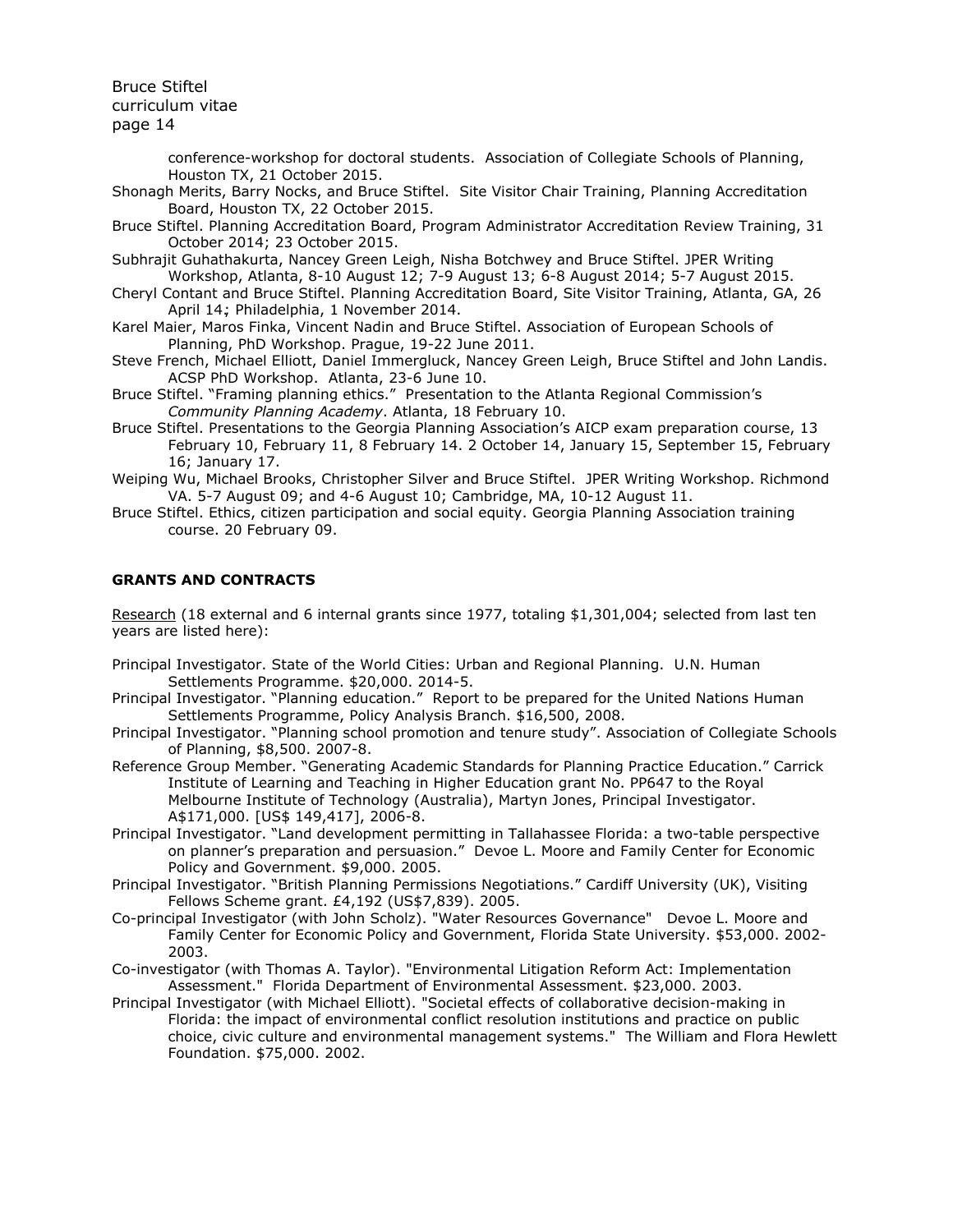Institutional Development (78 external contracts or grants since 1997, totalling approx.\$1.9 million):

96 Coop work study contracts, 2008-2017, totalling approx. \$1,776,000.

"Muskie Fellowship Program." IREX, U.S. Department of State, \$9,265. 2007-09.

Florida, Century Commission. Cooperative study program. \$8,400. 2006.

"Urban policy association support program." U.S. Department of Housing and Urban Development, Office of Policy Development and Research grant to ACSP. \$25,000. 2000.

"ACSP Support Grants." Fannie Mae Foundation. \$43,000. 2001. Subventions for awards programs, Ph.D. workshop, doctoral fellowship and international dialogue among planning school associations. 2002 renewal: \$33,000.

"Hazards research award grant." Institute for Business and Home Safety grant to ACSP, \$2,500. 2000.

Collier County (Florida) Department of Community Development. Internship program. \$9,000. 1998- 1999.

Transportation Consulting Group. Internship program. \$5,000. 1997. Renewed, \$5,000, 1998.

Hillsborough County City-County Planning Commmission. Internship program. \$5,000. 1997. Renewed, \$5,000, 1998.

- Carlton, Fields, Ward, Emmanuel, Smith & Cutler, P.A. Internship program. \$4,663, 1996; renewal \$5,984, 1997.
- "ACSP conference simultaneous translation," Lincoln Institute of Land Policy, grant to ACSP, \$5,000. 1997.

# **TEACHING**

Semester Courses Taught:

Georgia Institute of Technology:

- CP6002: *Introduction to the Fields of City and Regional Planning*
- CP6012: *History and Theory of Planning*
- CP8883: *Citizen Participation*
- CP8200: *Advanced Planning Theory*
- CP8012: *Doctoral Foundations Seminar*
- CP8022: *Seminar in Research and Pedagogy*

Florida State University:

- URP 4022: *Collective Decision Making*.
- URP 4423: *Introduction to Environmental Planning*
- URP 5101: *Planning Theory and Practice*.
- URP 5122: *Environmental Dispute Resolution*.
- URP 5201: *Methods of Planning Analysis I: Research and Evaluation*.
- URP 5311: *Advanced Planning Problems*.
- URP 5421: *Environmental Planning and Resource Management*.
- URP 5425: *Methods of Environmental Analysis*.
- URP 5429: *Water Resource Conflicts.*
- URP 5945: *Internship Seminar*.
- URP 6102: *Seminar in Planning Theory*.
- URP 6938: *Doctoral Research Colloquium*.

University of North Carolina at Chapel Hill:

Planning 223(1): *Planning Problems*. Planning 267: *Participatory Planning*.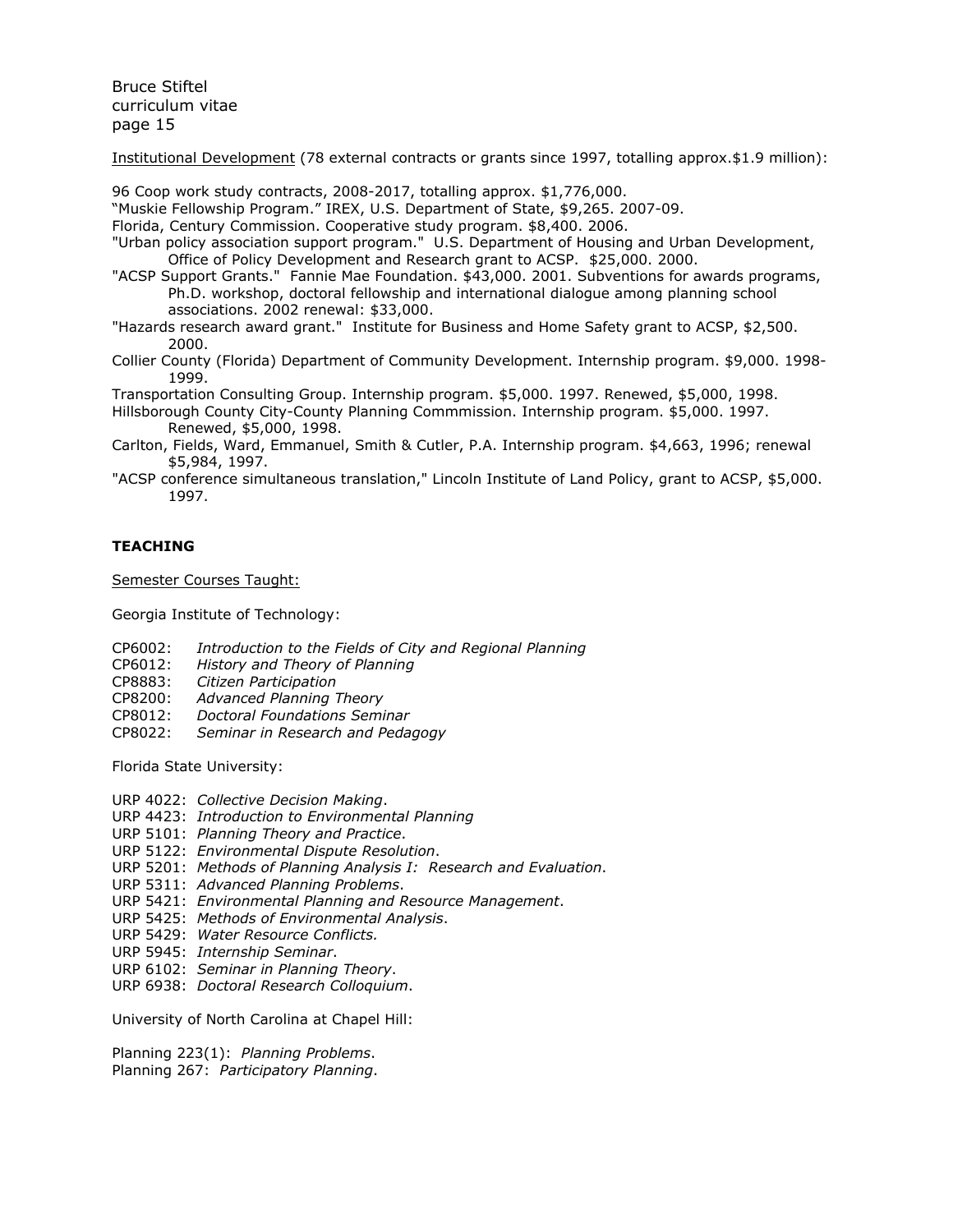### Dissertations Directed:

- Camille Barchers. "The serious potential of fun games: a new model for public engagement." 2020. [Dr. Barchers is Assistant Professor, Department of Landscape Architecture and Regional Planning, University of Massachusetts, Amherst.]
- Severine Mayere. "The influence of local political coalitions on the effectiveness of urban containment policies: empirical evidence from six U.S. states." 2007. Dissertation nominated by FSU to the ACSP Barclay Jones Award for best planning dissertation. [Dr. Mayere is Associate Professor, School of Urban Development, Queeensland University of Technology, Brisbane, Australia.]
- Carissa A. Schively, AICP. "Risk perception, uncertainty and facility siting: lessons from merchant power in California." 2004. [Dr. Schively is Professor and Dean, Graduate School of Public and International Affairs, University of Pittsburgh.] The article, "Understanding the NIMBY and LULU Phenomena: Reassessing Our Knowledge Base and Informing Future Research," by Carissa Schively. *Journal of Planning Literature 21(2,2007):255-266,* is based on this dissertation.
- Neil G. Sipe. "Mediating environmental enforcement disputes: an empirical analysis." 1996. Dissertation nominated by FSU to the Barclay Jones Award for best planning dissertation.[Dr. Sipe is Honorary Professor, Urban and Regional Planning. University of Queensland, Brisbane, Australia.] The article, "An empirical analysis of environmental mediation," by Neil G. Sipe, *Journal of the American Planning Association* 64(1998):275-285, is based on this dissertation.
- Omondi Odhiambo. "Men and family planning in Kenya: alternative policy intervention strategies for reducing population growth." 1992. [Dr. Odhiambo is a population and reproductive health consultant in Nairobi, Kenya.] The article, "Men's participation in family planning decisions in Kenya," by Omondi Odhiambo, *Population Studies* 51(1997):29-40, is based on this dissertation.

### Masters Advisees

Major Professor to 65 graduated MCRP/MSP students, and 1 graduated MS (Interdisciplinary Social Science) student since 1984.

#### Post-doctoral Advisee:

Nursen Kaya. 2004-5. Assistant Professor of Urban and Regional Planning, Izmir Institute of Technology, Izmir, Turkey.

## **SERVICE ACTIVITIES**

#### Testimony Before Legislative and Policy Bodies

U.N. Habitat Assembly. In behalf of Association of Collegiate Schools of Planning. Nairobi, May 2019. Asia Pacific Economic Cooperation (APEC) forum on sustainable urban development. Chengdu, China, August 2018

City of Atlanta, Utilities Commission. May 2014.

American Institute of Certified Planners, Commission. September 2012; September 2015.

Royal Town Planning Institute (UK), Education Commission. March 2002.

Florida, Joint Legislative Commission on Mobile Homes, Tallahassee, April 1990.

Florida, Governor's Growth Management Advisory Commission, Boca Raton, December 1986.

Editorial Service

Member, Editorial Board, *Journal of Comparative Urban Law and Policy*. 2017 - . Member, Editorial Board, *Planning Theory*, 2013 - . North American Editor, *International Planning Studies*. 2016- ; Member, Editorial Board 2006 - . Member, Editorial Board, *Town Planning Review*. 2006- . Reviews Editor, *Planning Theory*. 2005-13.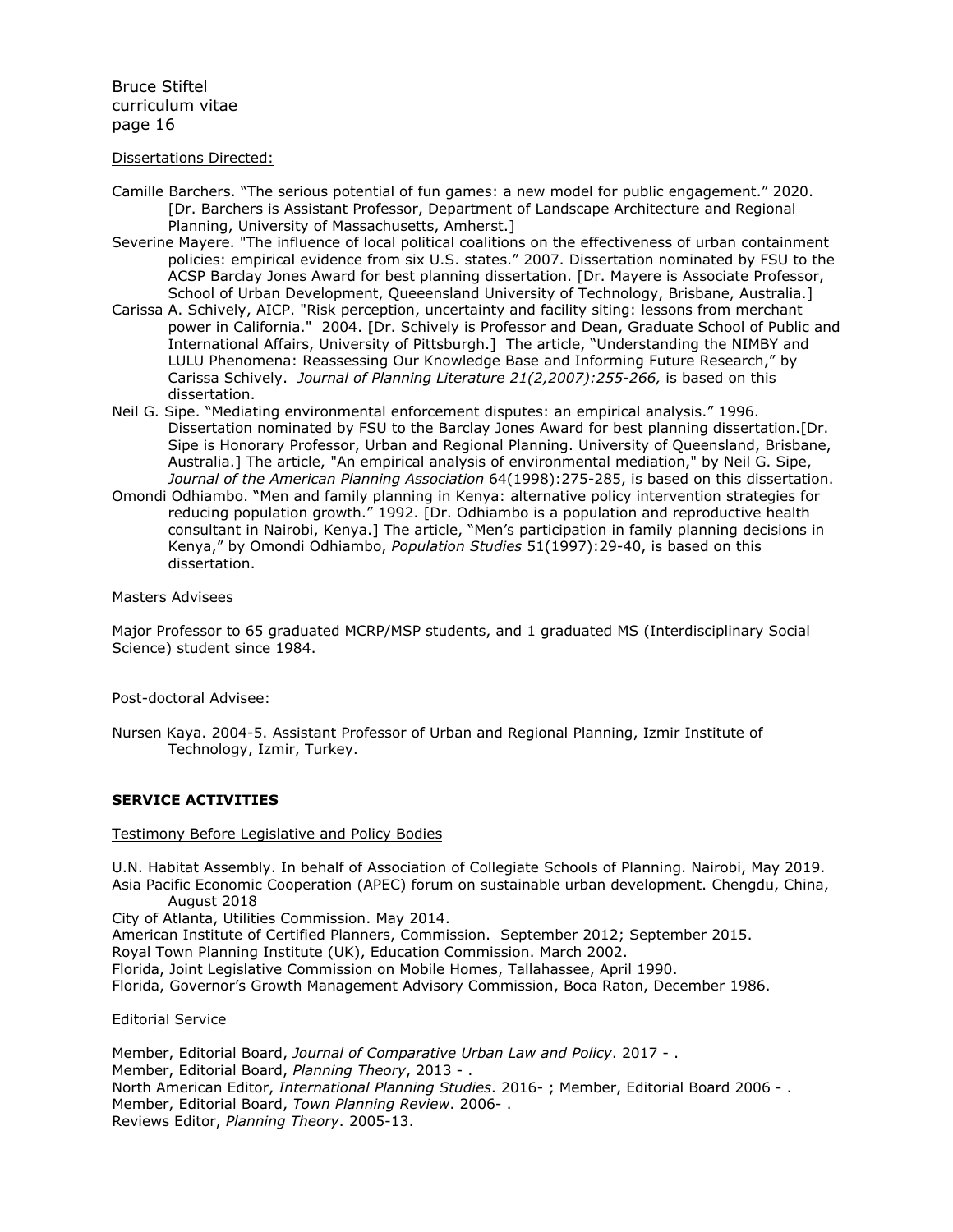Member, Editorial Board, *Journal for Education in the Built Environment*. 2005-12.

Editor (joint with Vanessa Watson and Henri Acselrad) *Dialogues in Urban and Regional Planning.* Book series published by Routledge in cooperation with the Global Planning Education Association Network, 2003-7.

Member, Editorial Board, *Journal of Planning Education and Research*. 1997-2001. Editor (joint with Charles E. Connerly), *Journal of Planning Education and Research*. 1991-6. Member, Editorial Advisory Board, *Journal of the American Planning Association*. l987-1994; 2006- . Referee, *Economic Development Quarterly, The Environmental Professional*, *International Planning*

*Studies, Journal of the American Planning Association*, *Journal of Education in the Built Environment, Journal of Environmental Planning and Management, Journal of Environmental Policy and Planning, Journal of Geography, Journal of Planning Education and Research*, *Journal of Policy Analysis and Management*, *Planning Theory*, *Population Research and Policy Review*, *Law and Policy*, *Publius: The Journal of Federalism*, *Social Science Journal*, *Town Planning Review, Water Resources Bulletin*. Various dates.

Editor, *Carolina Planning*. l977.

Associate Editor, *Carolina Planning*. 1976.

Service to the Association of Collegiate Schools of Planning (Selected):

Global Planning Education Committee, Member, 2019 - present. Data Task Force, chair, 2017 - 2019. Governing Board, *ex officio* member (representing PAB)*, 2009-2015. Planetizen* Advisory Committee, 2009-2011; 2013- ; Chair, 2016 - . Joint PAB-AICP-ACSP-APA Data Task Force, ACSP Representative, 2008-10. Promotion and Tenure Study Working Group, Chair, 2007-10. Planning School Assessment Task Force, Member, 2006-10. *JPER* Commercial Press Contract Committee, Member, 2005-6. Higher Education Leadership Award Committee, Chair, 2005. Working Group on Planning School Performance Measurement, Chair, 2004-6. New Chairs School, Headmaster, 2003. International Associations and Conferences Committee, Co-chair, 2001-6. Planning Globally Task Force, Steering Committee, Member, 2001-3. Organizing Committee, 2003 Administrators' Conference, Amelia Island FL, Chair. Past-President, 2001-2. **President, 1999-2001.** President-elect, l998-9. Vice President, 1997-8. Committee on the Academy and the Profession. Member, 1996-7; 2001-9; 2015 - 7; Chair 2003-9.; co-chair 2016-7; Historian 2017-9.

Strategic Marketing Committee. Member, 1991-3.

## Service to the Global Planning Education Association Network:

Liaison to U.N Habitat, 2012 - 2020. Publication Committee, Member, 2006-2009. Co-chair, Coordinating Committee, 2003-6. **Founding chairperson, Coordinating Committee, 2002-3**. ACSP Representative, 2001-6.

Service to the Planning Accreditation Board:

Member of the Board, 2009-15. Chair, Standards Committee, 2014-15. Chair, International Task Force, 2012-15. Chair, Site Visitor Committee, 2010-11; 2013-14. Chair, Joint PAB-AICP-ACSP-APA Data Task Force, 2010.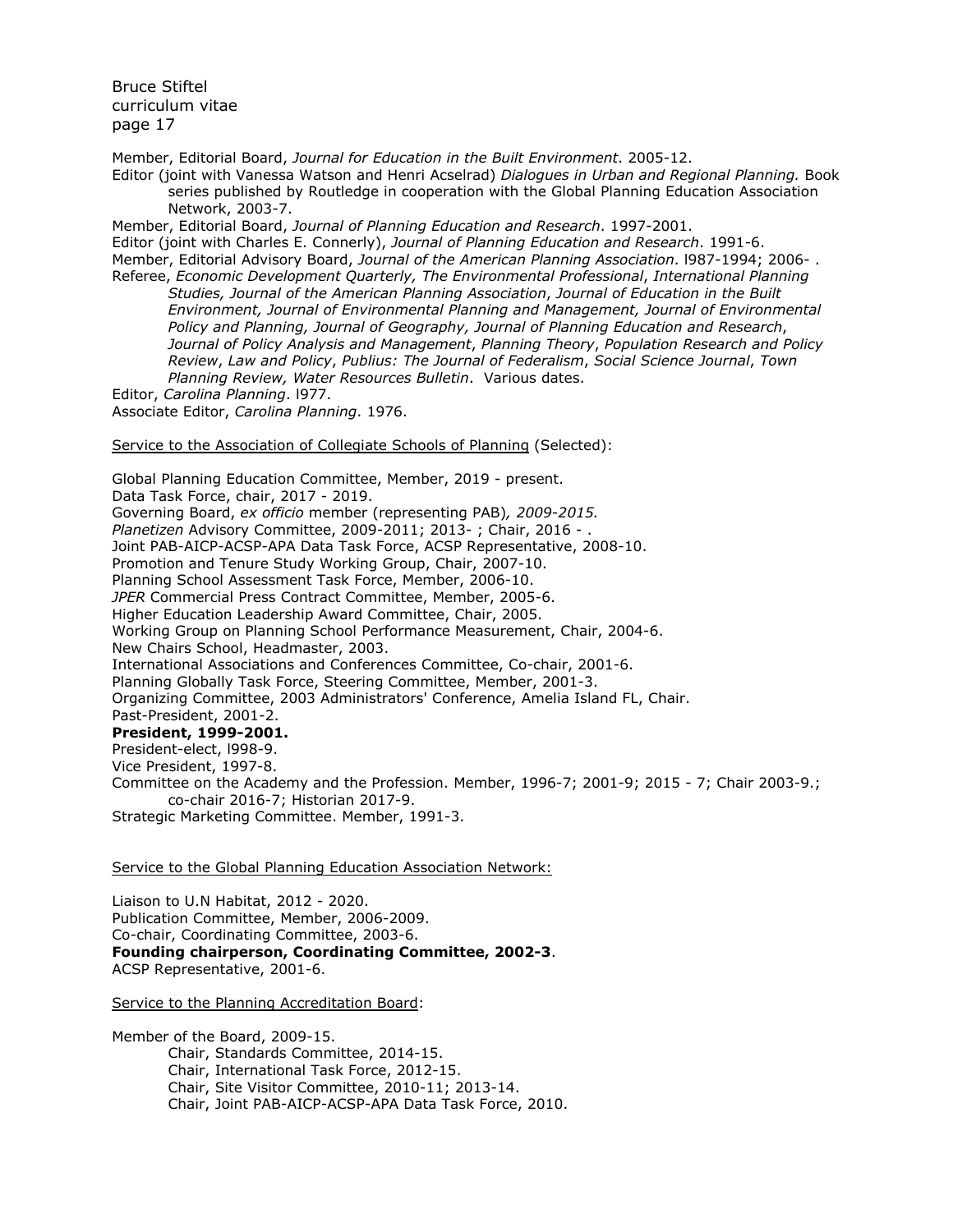*Accreditation Site Visits:*

Rutgers University, New Brunswick, 2020 (Chair) Massachusetts Institute of Technology, 2019 (Chair) University of Puerto Rico, 2017 (Chair) University of Maryland, College Park, 2012 (Observer) State University of New York at Buffalo, 2007 (Chair) University of Colorado, Denver and Health Sciences Center, 2006 (Chair) California Polytechnic State University, San Luis Obispo, 2000 (Chair) University of Nebraska, Lincoln, 1998 (Chair) University of Pittsburgh, 1996

Service to the American Planning Association (Selected):

International Division, Climate and Sustainability Committee, Member, 2021 - . Research Awards Task Force, Member, 2020. National Planning Conference Committee, 2017-20: Education Chair, 2019-2020; Education Vice Chair, 2018-2019; Education Assistant Vice Chair, 2017-8. Academic Membership Task Force, Co-chair, 2016 - 17. Student and New Planner Task Force, Member, 2015-17. Executive Committee, Georgia Chapter, Higher Education Representative, 2015-17. APA 2014 Atlanta Conference, Local-host Committee, Member and Co-Chair, Local Program Subcommittee, 2013-4. Georgia Chapter, Conference Committee, 2012-9. FAICP Nominating Committee, Georgia Chapter, 2011-2; 2015-8. FAICP Nominating Committee, Florida Chapter. 2005-8.

Executive Committee, Florida Chapter. 1997-2000; 2004-2006. Universities Representative.

### Service to U.N. Habitat:

Member, Planners for Climate Action, 2017 - . Chair, Working Group on Research and Knowledge, 2019 - . Member, Expert Group on Action Framework for the New Urban Agenda, 2016. Member, Expert Group on 2016 World Cities Report, 2014-16. Member, Expert Group on Gudelines for Urban and Territorial Planning, 2013-2016. Member, Steering Committee, University Network Initiative, 2012- . Member, Expert Group on 2009 Global Report on Human Settlements, 2007-9.

Service to Other Universities (Selected):

57 retention, promotion and/or tenure reviews since 1990.

*Other:*

University of Michigan, Academic Program Review of the Urban and Reginoal Planning Program. Team chair, 2019.

Tufts University, Academic Program Review of the Department of Urban and Environmental Planning and Policy. Member of external review team, 2014.

Ohio State University, Academic Program Review of the Knowlton School of Architecture. Member of external review team, 2010.

State University of New York at Buffalo, proposal for Urban and Regional Planning Ph.D. degree. Member, external review team, 2010.

Royal Melbourne Institute of Technology [Australia], Member, External Advisory Group for Carrick Institute Project on Professional Work in Planning Educaiton, 2007-9.

University of Arizona, College of Behavioral and Social Sciences, Planning Program Strategic Planning Committee, External Member. 2004-5.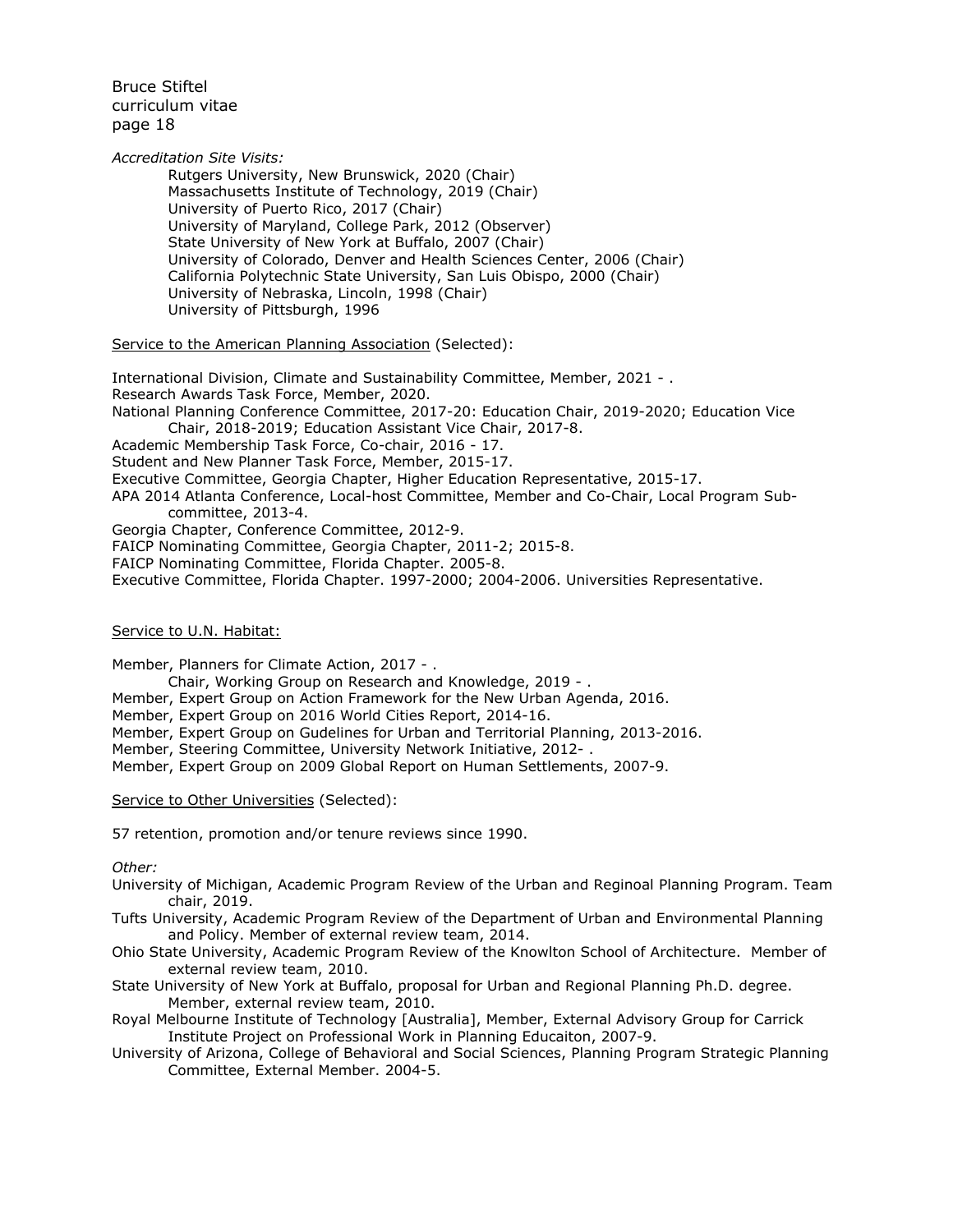University of Cincinnati. Review of graduate programs in Community and Regional Development Planning, External Reviewer. 2004.

University Service (Selected):

Georgia Institute of Technology:

Graduate Studies, Task Force on Professional Development. Member. 2017 - 18.

Center for the Integration of Research, Teaching and Learning (CIRTL) Steering Committee, Member. 2017 - 9.

GT Scholar Implementation Committee, 2014-5.

Graduate Studies Strategic Planning Work Group, Member and Team Leader, 2013-4.

e-Scholar Advisiory Committee, 2013-4.

Georgia Tech - Emory Law School Task Force, member, 2011-2; Implementation Committee member, 2012-3.

Chair, Search Committee for the Chair of the School of Architecture, 2010.

School of City and Regional Planning, Founding Chair, 2010- .

Library Faculty Advisory Committee, Member, 2009-16.

City and Regional Planning Program, Director, 2008-10.

College of Architecture/Design, Directors/Chairs Council, Member, 2008- .

Florida State University:

University-wide:

Graduate Policy Committee, Sub-committee on graduate faculty status of non-tenure track faculty, 2008.

Associate Dean of Graduate Studies, 2006- .

Duties include management of Preparing Future Faculty program, FSU Fellows Society, and Muskie Fellowship program.

Council of Assistant and Associate Deans, 2006- . Member.

Graduate Policy Committee, Demography Master's Degree Program Review Sub-committee, 2006. Chair.

Search Committee for the Dean of the Graduate School, 2005. Member.

Graduate Student Leadership Award Review Committee, 2005-7. Member.

Graduate Policy Committee, 2004-6. Social Sciences Representative.

Graduate Enrollment Management Committee, 2004. Social Sciences Representative.

Promotion and Tenure Committee, 2001-3. Member.

Faculty Senate, 1998-2003. Member.

University Council on Teaching, 1994-7. Member.

Faculty Senate, Computing and Information Resources Committee, Member 1994-9; Chair, 1997-9.

College of Social Sciences:

GIS Lab Coordinating Committee, l998-2000. Member. 1999-2000. Chair.

Information and Data Processing Committee, 1992-1995. Chair.

Promotion and Tenure Committee, 1990-91; l998-1999; 2001-2003. Member.

Policy and Academic Affairs Committee, Member: 1987-90;91-3;1998-2000; 2001-5; Chair: 2003-4.

Department of Urban and Regional Planning:

Department Chairperson, 1992-8.

MSP Program Director, 1992-1993.

Director of Doctoral Studies, 1989-92; 2003-4.

Academic Personnel Committee, Chair, 1985-7; 2000-3; 2004-5; 2007-).

Alumni Liaison. 1985-7; 1998-2003.

Curriculum Committee, Chair, 1984-5; 1988-9; 2006-7.